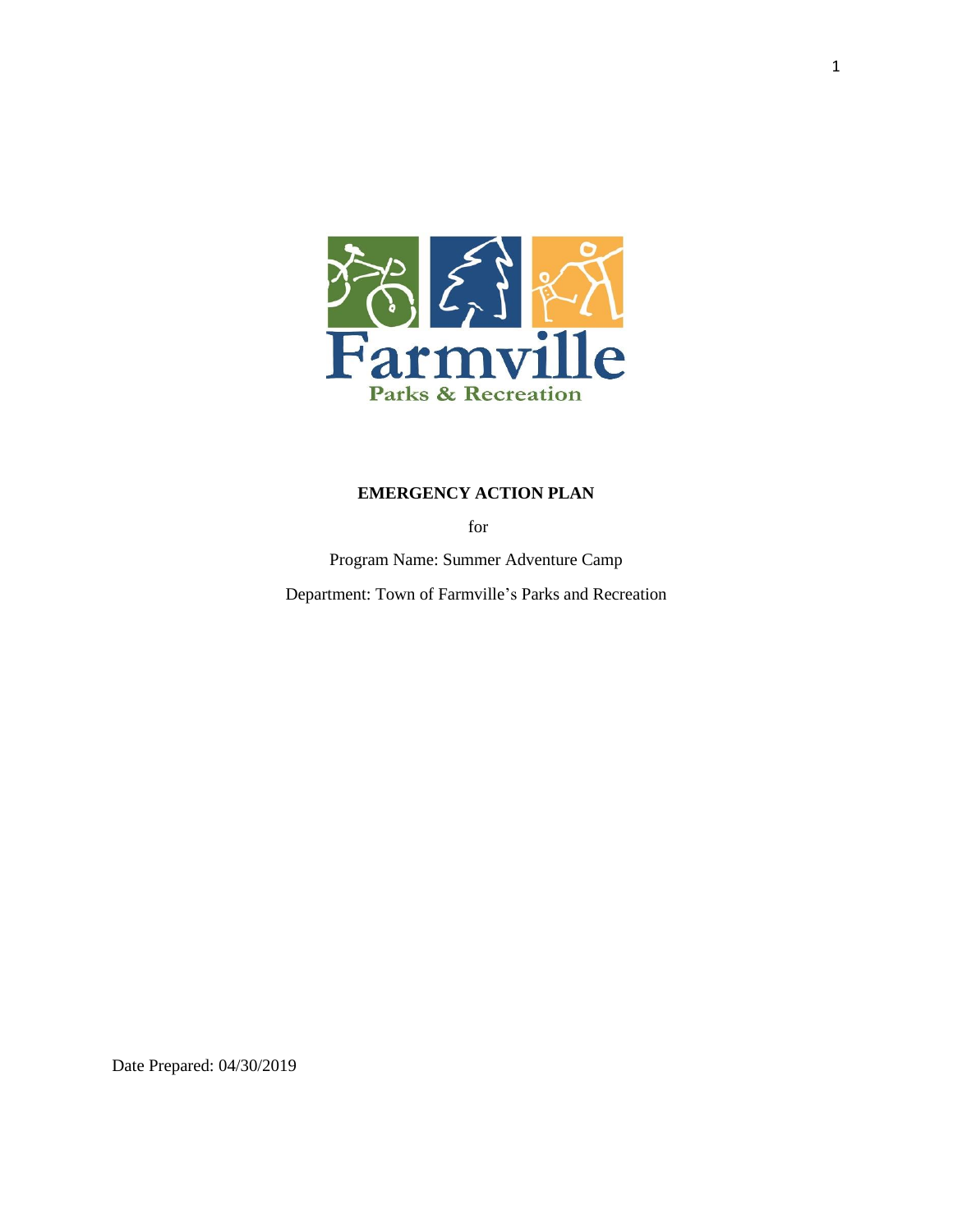# **TABLE OF CONTENTS**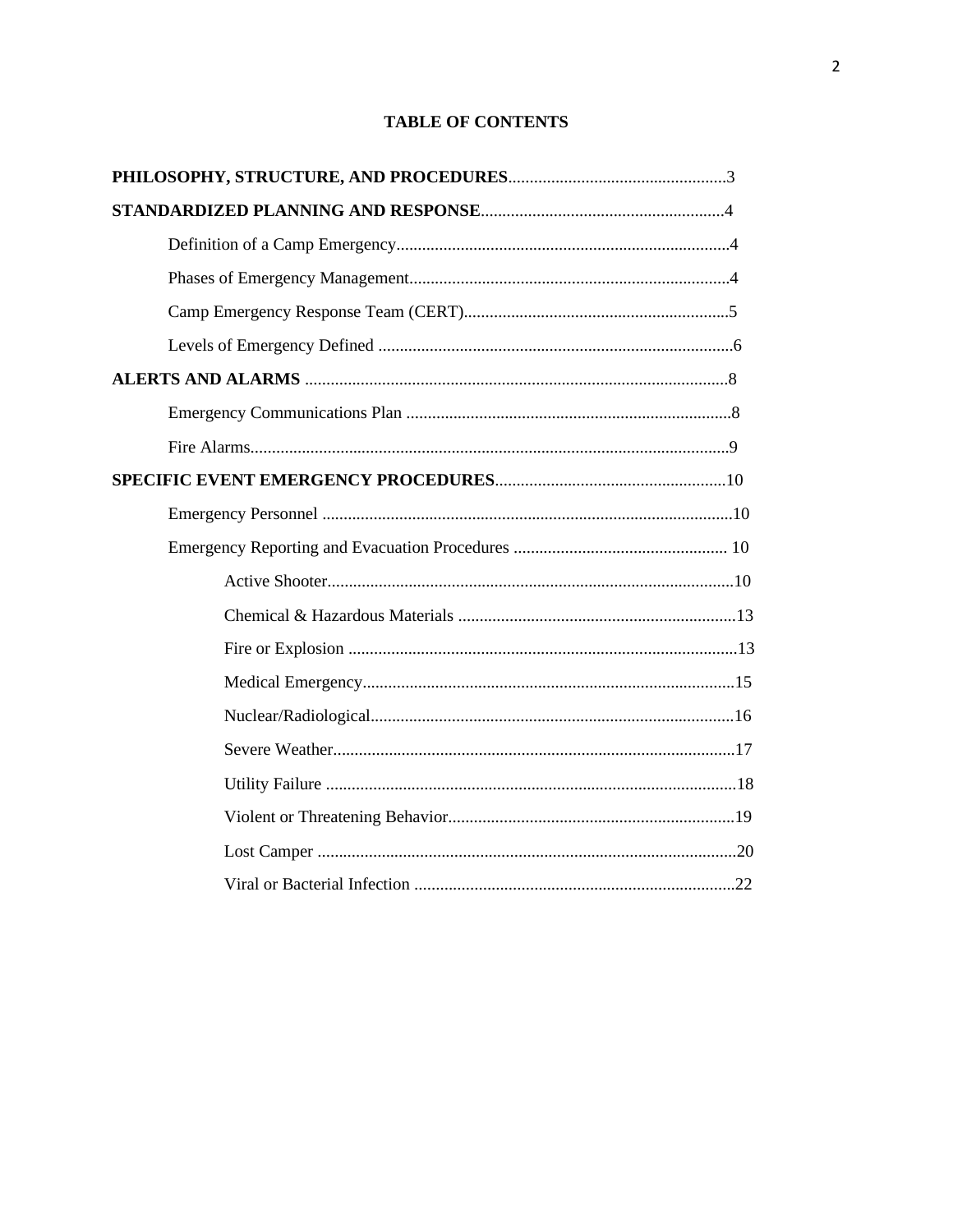#### **Philosophy, Structure, and Procedures**

### **INTRODUCTION**

This is the Emergency Action Plan (EAP) for the Town of Farmville, NC's Summer Adventure Camp. Within its pages are the basic philosophy, structure and procedures that will enable the town to prepare, respond and recover from major emergency and disasters.

## **PHILOSOPHY**

The approach to this plan, as well as the approach to dealing with responses to disasters, is to keep it as simple and as helpful as possible. The plan recognizes that when disaster strikes, individuals who are participating in camp activities will look to strong, competent and well-trained leaders to help them come out of the event safely. This entails having a qualified and insightful management team that knows what to do in a wide variety of disaster scenarios. In addition, every counselor should understand their leadership roles whether they are in the classroom, in an office environment, in a common space, or out and about in the community (Santa Clarita Community College, 2019).

While many emergency action plans call for detailed instructions of "what to do" in countless situations, this plan focuses as much on "how to think about and approach" a unique situation as it does on educating and training about "best practices" to follow in certain situations (Santa Clarita Community College, 2019).

We are all in this together and we need to work together to make our camp the safest it can possibly be.

### **STRUCTURE**

The State of North Carolina requires that all public agencies handle emergencies through the application of procedures mandated by OSHA standards. Compiling an Emergency Action Plan is not difficult. An EAP is structured in a way that describes how employees will respond to different types of emergencies – considering their specific worksite layout, structural features, and emergency systems. The commitment and support of all employees is critical to the plan's success in the event of an emergency.

#### **PROCEDURES**

This plan describes the roles of key members of the Camp Emergency Response Team (CERT), the function of the Emergency Communications Plan (ECP), and desired actions to be taken by all members of the department in the event of a camp emergency. It details suggested initial reactions that counselors should take in nine potential emergency scenarios. It also underlines the importance of immediate, clear, concise and complete communications to families, department heads, and constituents during emergencies. Although the primary focus of this plan is on preparation and response by counselors when disaster strikes, it also recognizes the immense task of recovery and returning the camp back to 'normal' operation and functioning.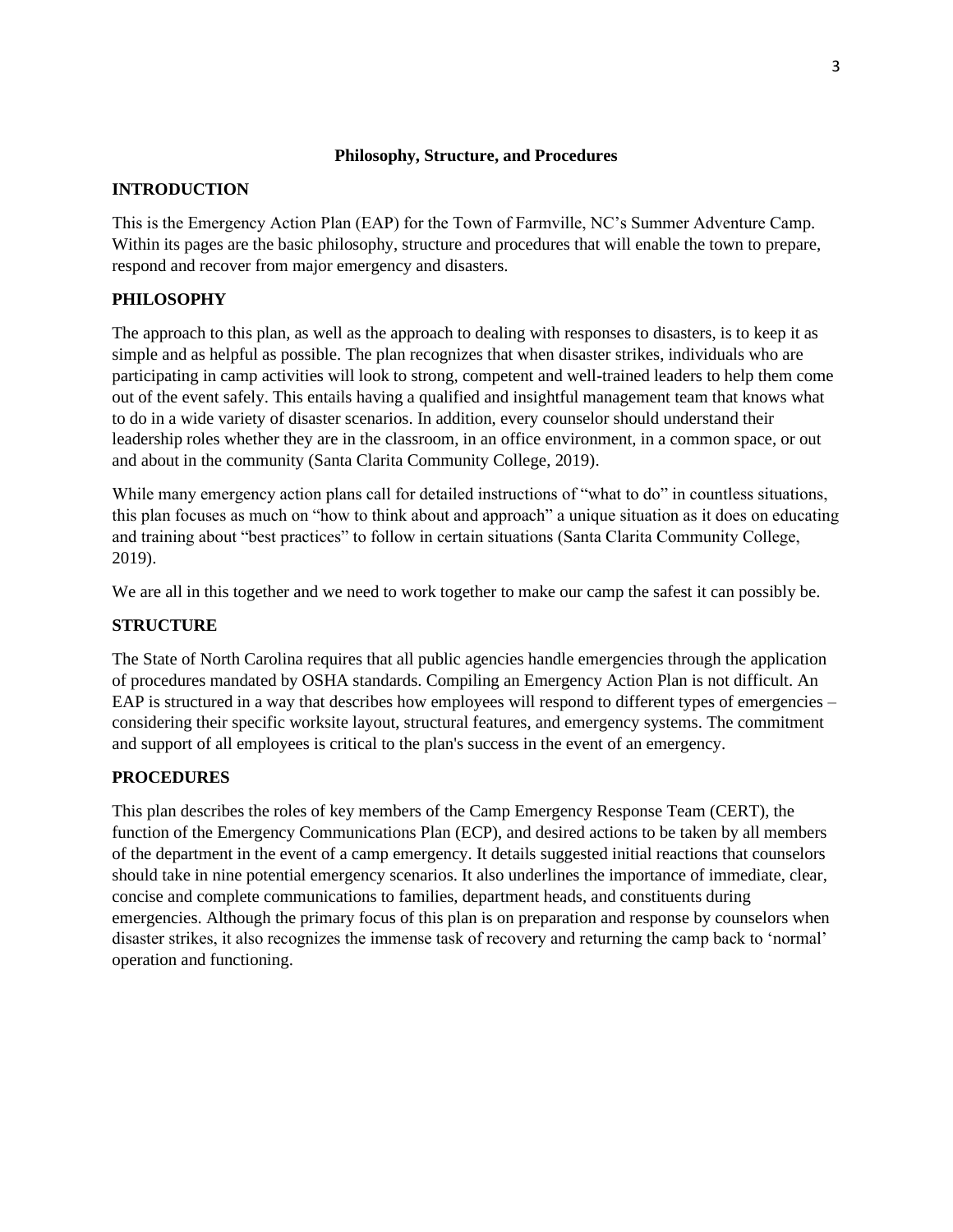#### **Standardized Planning and Response**

#### **DEFINITION OF A CAMP EMERGENCY**

Over the course of a fun-filled camp experience, situations may arise that threaten the health, safety or well-being of the camp participants, volunteers or staff. These situations could be medically related (e.g., injury, infection), natural (e.g., severe weather), or man-made (e.g., fire, power outage). Not every threat to the camp environment can be predicted or planned for; thus, the purpose of this plan is to outline responses to those incidents or situations we can predict – while also creating procedures that respond to incidences we cannot anticipate or predict. Though this is a written document, it is not intended to be in final form. It is designed to be reviewed by counselors, volunteers, and staff members – and updated annually to ensure the safest experience for the campers and adults at camp.

#### **PHASES OF EMERGENCY MANAGEMENT**

Camp and community disaster preparedness is often referred to as emergency management and involves thinking about hazards that threaten the safety of participants at camp and in the community. Emergency management planning can be divided into five phases: Prevention, mitigation, preparedness, response and recovery. Although each phase has specific tasks, the process is dynamic and interconnected (FEMA, 2019).

**Prevention** focuses on preventing human hazards, primarily from potential natural disasters or structural issues associated with camp location (e.g., broken window). Preventive measures are designed to provide more permanent protection from disasters; however, not all disasters can be prevented. The risk of loss of life and injury can be limited with good evacuation plans, site planning and scouting, and overall camp design standards.

**Mitigation** is the effort to reduce loss of life and property damage by lessening the impact of disasters and emergencies. Similar to prevention, mitigation involves structural and nonstructural measures taken to limit the impact of disasters and emergencies. Structural mitigation actions change the characteristics of buildings or the environment (e.g., clearing an area of hazards). Non-structural mitigation most often entails adopting or changing building codes (i.e., fire alarm coordination and fire safety management).

**Preparedness** is a continuous cycle of planning, organizing, training, equipping, exercising, evaluating, and taking corrective action. Training and exercising plans is the cornerstone of preparedness which focuses on readiness to respond to all hazards, incidents and emergencies. Therefore, all camp staff (i.e., counselors, volunteers) must be CPR/AED/First-Aid certified prior to beginning work.

**Response** is comprised of the coordination and management of resources (including personnel, equipment, and supplies) utilizing the Emergency Communications Plan (ECP) in an all-hazards approach; and measures taken for life/property/environmental safety. The response phase is a reaction to the occurrence of a catastrophic disaster or emergency (e.g., lost camper, medical emergency). 5

**Recovery** consists of those activities or actions that continue beyond the emergency period to restore camp functions and begin to manage stabilization efforts. The recovery phase begins immediately after the threat to human life has subsided. The goal of the recovery phase is to bring the affected area back to some degree of normalcy.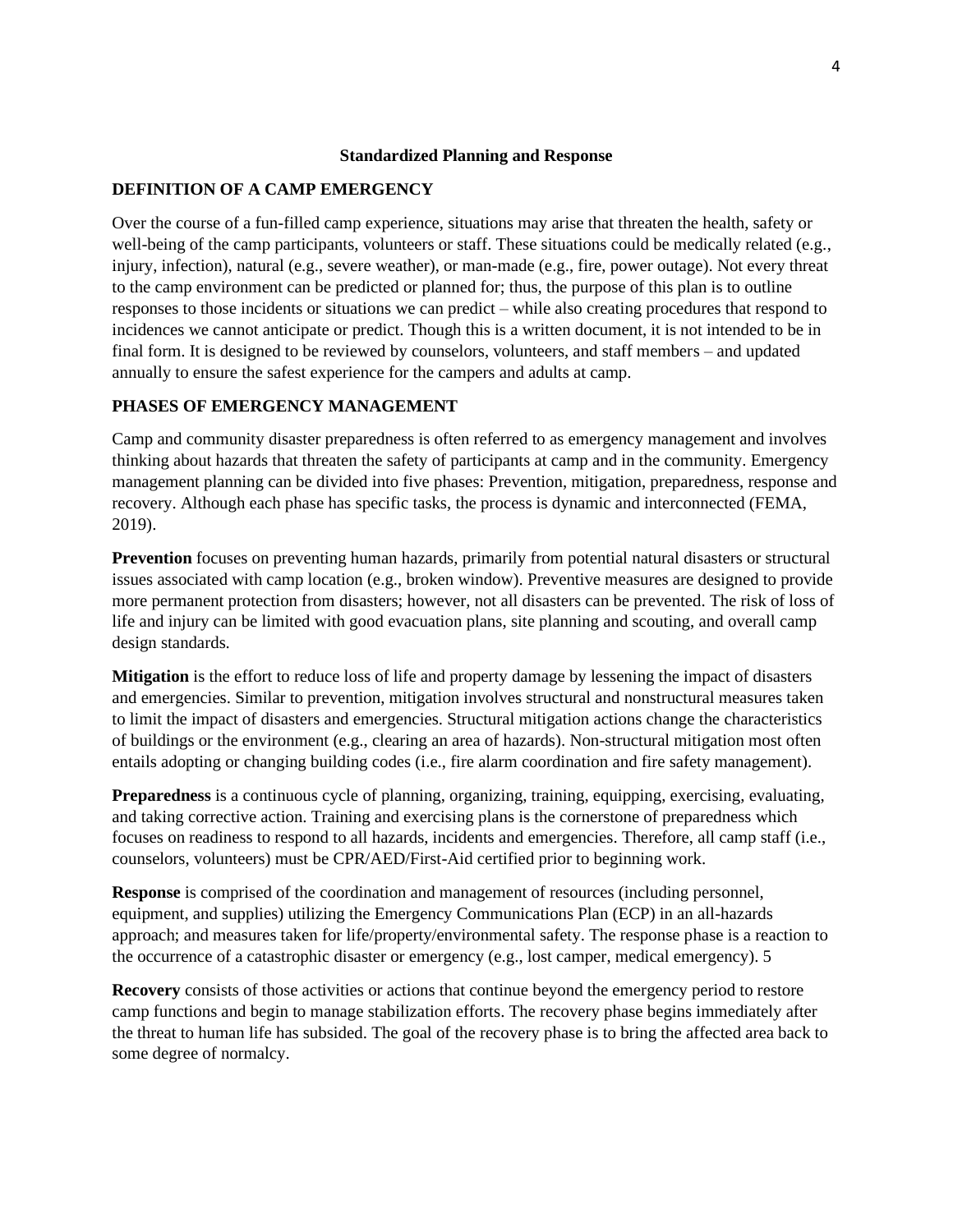## **CAMP EMERGENCY RESPONSE TEAM (CERT)**

The Town of Farmville Parks and Recreation seeks to highlight the importance of certain emergency measures regarding camper and counselor safety. Thus, a Camp Emergency Response Team (CERT) will be utilized to ensure the safety of our counselors and campers on a daily basis. This team will consist of members of the recreation department, camp counselors, and volunteers.

# **WHY IS A CAMP EMERGENCY RESPONSE TEAM (CERT) NEEDED?**

When the camp experiences an emergency situation (i.e., notified of a missing camper), the Camp Emergency Response Team will be assembled. It is the responsibility of the *CERT* to coordinate the response and interface with outside personnel and agencies.

The *CERT* team will be made up of the following individuals with the following responsibilities:

## **Facility Manager/ Maintenance Supervisor:**

- Coordination with outside support agencies (Sheriff, CDF, County Fire, USFS)
- Facility and Maintenance system soundness

## **Camp Director/ Program Coordinator:**

- Accounting for visitors and staff
- Coordination of evacuation procedures
- Communication with Farmville Office
- Participant rosters with contact information
- Camp electronic files/documents
- On-site vehicle keys and medical bag
- Evacuation wristbands

### **Recreation Director/ Program Coordinator:**

- Assemble mobile first aid kits and participant medications
- Staff and participant medical treatment (authorization and records)

### **Recreation Director/ Program Coordinator:**

• Account for all camp participants and staff

If one member of the team is unavailable, the responsibility will fall on the next individual of responsibility according to the camp's operational chart. Each year, members of the Camp Emergency Response Team will review and train to the Emergency Plan and their respective role.

## **FIELD TRIPS**

Prior to any field trips (e.g., Chuck E Cheese), the Program Coordinator will provide the Camp Director with a roster of all participants and itinerary to be used – including departure and return time and route to be taken. The Program Coordinator will identify evacuation routes from the camp location upon arrival.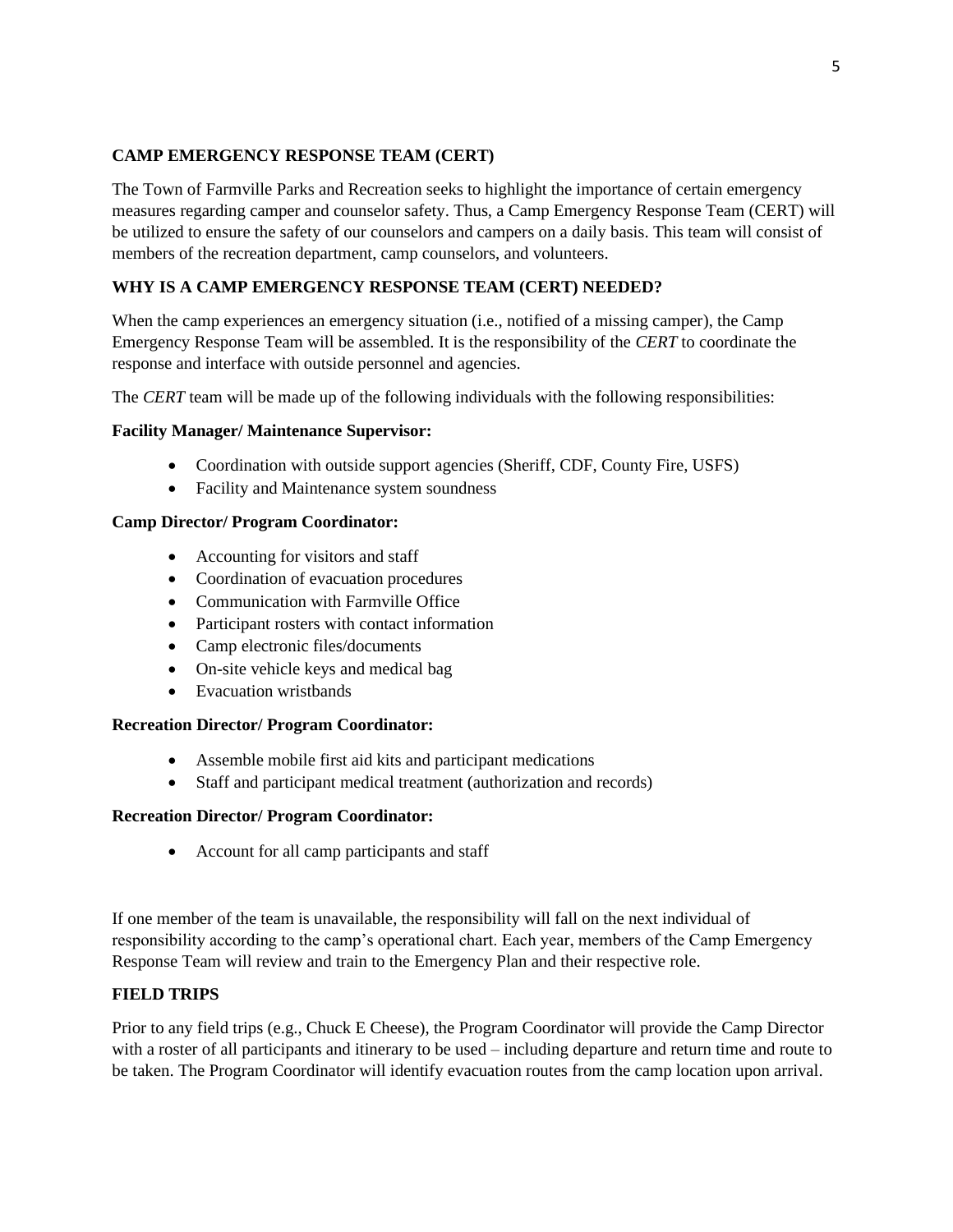### **FIELD TRIP COMMUNICATION PROCEDURE**

This procedure provides that a cell phone be held by both the Program Coordinator and the Camp Director. In the case of an emergency assembly, the Camp Director or his/her designate would contact the Program Coordinator with the emergency information. The field trip counselors will account for all participants and coordinate with the Camp Director or his/her designate and will designate the appropriate action or safest method and path for evacuation.

# **ACCOUNTING FOR POPULATION**

At the time an Emergency Assembly or Drill is called, all participants and staff will gather at the designated location. The primary emergency assembly location will be highlighted prior to departure (field trips) and will be provided to each counselor at the start of camp. Alternative locations may be provided as well.

The Camp Director/Program Coordinator will check with the CERT members to determine if all participants and staff are accounted for. In the case that a participant or staff member is missing, the Camp Director/Program Coordinator will organize a search using Camp's lost person procedure. Once the population is accounted for the Director or his/her designate will instruct the camp population on the situation, how to proceed or when to return to building/activities.

## **CAMPER FAMILIES**

The Recreation Director/Program Coordinator shall coordinate communication with parents of campers. In the case of emergency that requires intensive on-site support of the Summer Adventure Camp participants, the assistance of off-site staff to communicate with camper parents may be required. In such instances, the Recreation Director/Program Coordinator will prepare a statement to be used when contacting parents.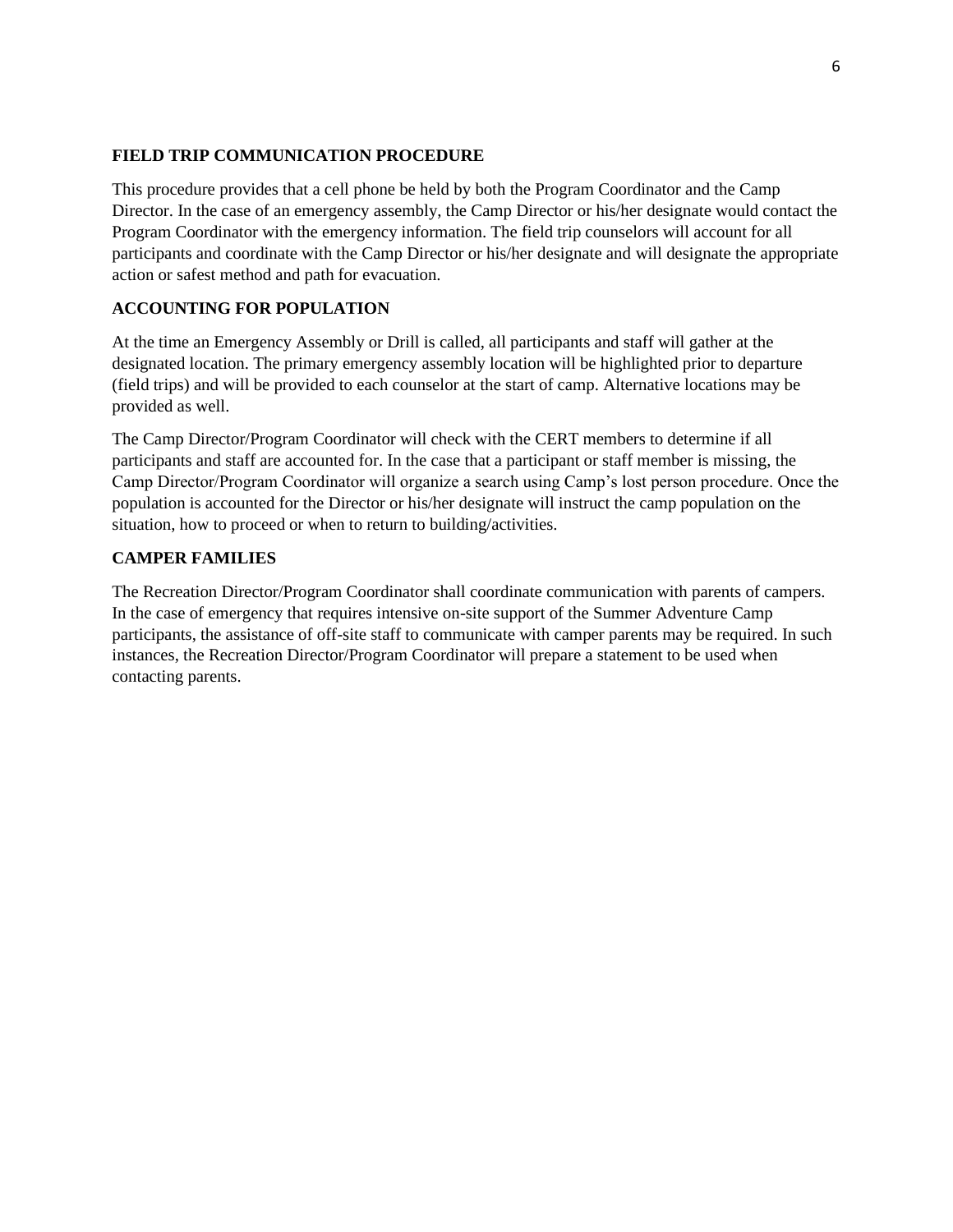#### **LEVELS OF EMERGENCIES DEFINED**

Not all emergencies that could occur during scheduled camp time would warrant the activation of the Emergency Communications Plan (ECP). The following guidelines are provided to assist in determining the appropriate level of emergency response:

- ➢ **Minor Emergency**: Any incident, potential or actual, that does not seriously affect the overall operations of the camp. Report the incident/emergency to the Camp Director or Program Coordinator (252.753.6722). Notification of the emergency will be transferred to the Recreation Director – but the activation of the ECP is unlikely.
- ➢ **Major Emergency**: Any incident, potential or actual, which affects a building or buildings, camper or campers, counselor or counselors while also disrupting the overall operation of the camp. Outside emergency services are required – as well as major efforts from the CERT and outside community resources. Decision considerations are required from the current administration during a major emergency. Report the incident/emergency to the Camp Director or Program Coordinator (252.753.6722). Notification of the emergency will be transferred to the Recreation Director – and the activation of the ECP is likely.
- ➢ **Disaster**: Any event of occurrence, which takes place that has seriously impaired or halted the operations of the camp. In some cases, injuries/casualties of people or property damage may have been sustained (i.e., tornado, flood). Coordination of efforts is required to effectively control or contain the situation. Outside emergency services are required and essential. In all cases of a disaster, the ECP will be activated and the CERT will be assembled.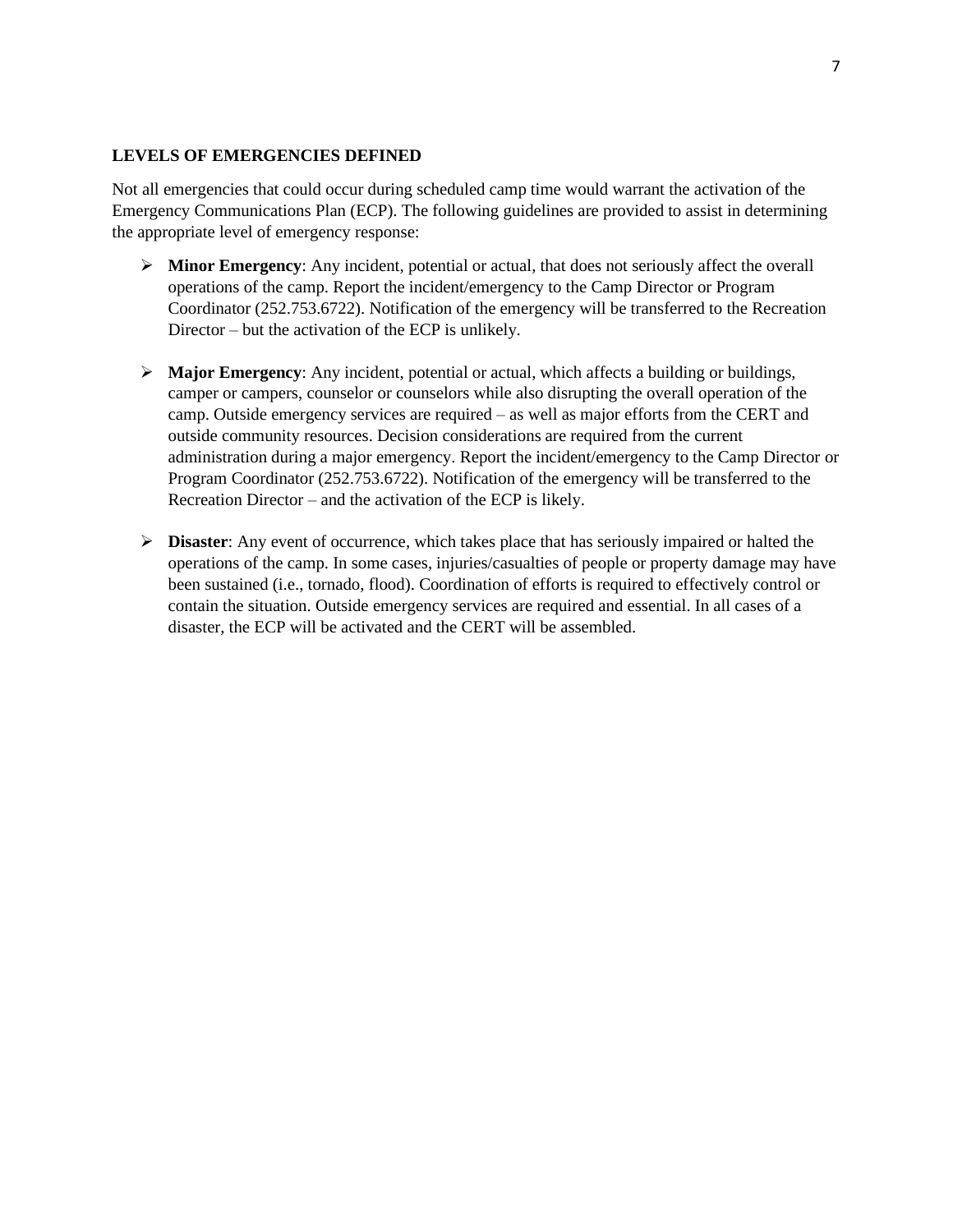#### **Alerts and Alarms**

#### **EMERGENCY COMMUNICATIONS PLAN**

This section of the Emergency Action Plan focuses on fundamental questions (e.g., "What do I do if…") about a particular emergency or disaster occurs during camp. Answers vary according to the nature of the event itself, what is happening in the immediate environment, what the immediate surroundings look like, what the leadership style is, and a plethora of other concerns. The following sections serve to provide possible actions one could take, based on best practices and evidence-based research from professionals in the Recreation and Leisure field – as well the Emergency Response Field.

It is important to highlight that most of the procedures listed in the listed emergency scenarios in this EAP are simply the results of applying 'common sense' to unique circumstances. The sections attempt to apply reasonable steps that staff members of the camp can take – without having to memorize steps and procedures.

## **EMERGENCY COMMUNICATIONS AND NOTIFICATION PLAN**

In the event of severe weather conditions or other full camp emergencies at Summer Adventure Camp or in surrounding areas, Camp staff will take the following steps to keep the department informed of the safety of the camper.

**Baseline:** Communication between the Camp Director and Program Coordinator will ensue. Through cell-phone communication, and the assembly of the CERT, camp staff will ensure the safety of all participants. Designated responsibilities will be assumed – and the ECP will activate.

**Step 1:** A detailed account of the current conditions at the camp or field trip location will be documented. This brief document will be placed in the ECP binder. The ECP binder will consist of: (a) steps to ensure camper safety, (b) steps to continue camp session, (c) camper identification and sign-in/sign-out sheet, (d) medical record sheet (i.e., on hand medicine), and (e) a general plan of how to get the campers back in a safe manner.

**Step 2:** In the case of an evacuation or major emergency, parents will be notified of (a) camper safety, (b) location, and (c) drop off point. We will use our camp registration email system to send this email to every parent/guardian email address you provided during registration. In the event that campers will be returning home earlier than expected, we will ask you to reply to our e-mail, so we can verify receipt.

If applicable, we will update our Facebook page and blog with relevant information.

*Please note: The main priority in the event of any emergency at Summer Adventure Camp is the safety of the campers and staff.*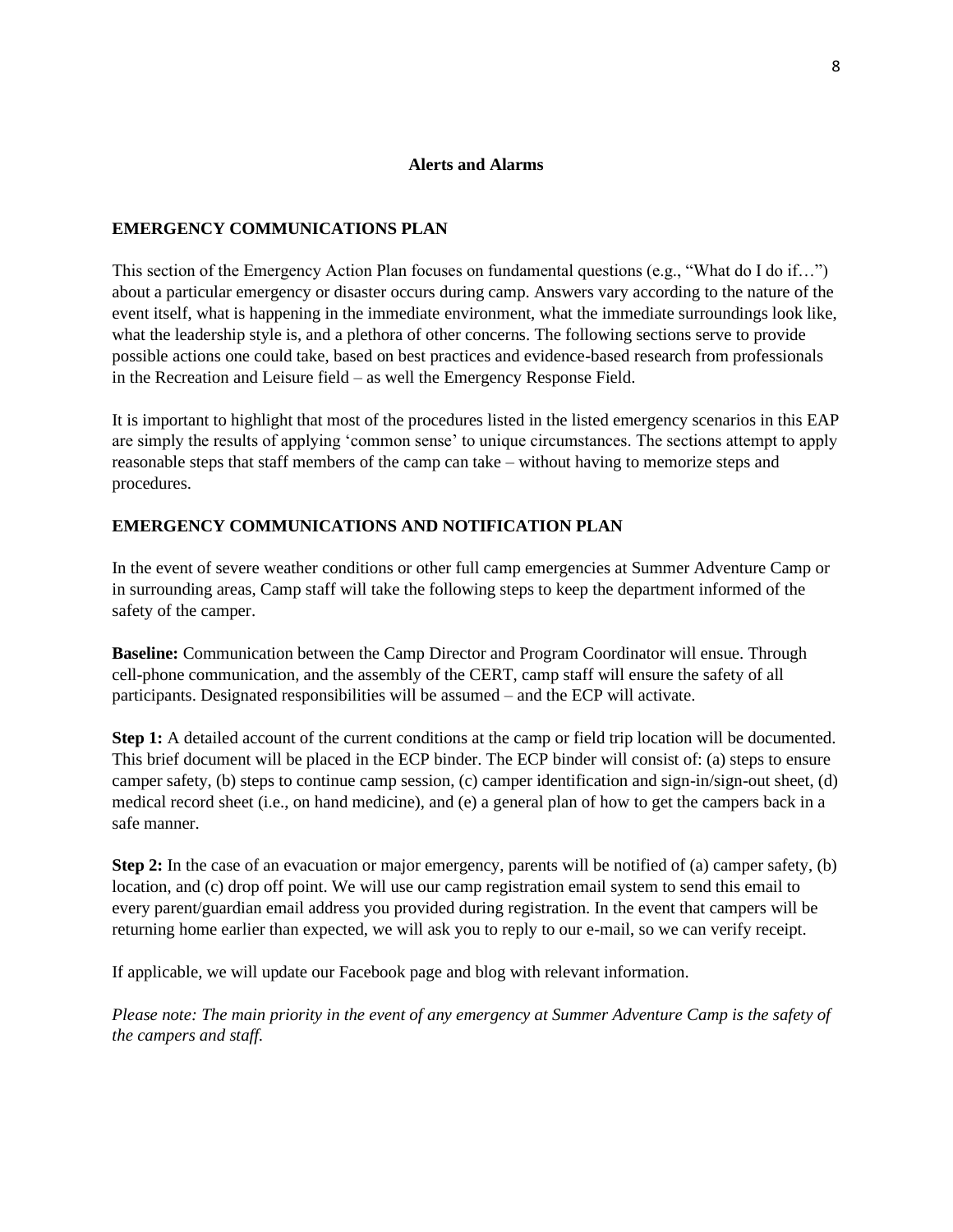#### **FIRE ALARMS**

In the event of a camp-related fire, camp staff must remain calm and prepare for evacuation.

The following steps seek to ensure that campers, as well as staff, remain calm and organized during a fire:

- a) Immediately pull the nearest fire alarm as you exit the building and activate the ECP
- b) When evacuating the building, be sure to feel doors for heat before opening them to be sure there is no fire danger on the other side
- c) If there is smoke in the air, stay low to the ground, especially your head, to reduce inhalation exposure. Keep one hand on the wall to prevent disorientation and crawl to the nearest exit
- d) Once away and clear from danger, call your report contact and inform them of the fire
- e) Go to your refuge area and await further instructions from emergency personnel

| <b>ALARM TYPE:</b>      | <b>ALARM SOUND:</b>         |
|-------------------------|-----------------------------|
| <b>FIRE ALARM</b>       | 5 short, intermittent rings |
| <b>ALL-CLEAR SIGNAL</b> | 15-second continuous ring   |

### **Specific Event Emergency Procedures**

#### **EMERGENCY PERSONNEL**

#### **Designated Responsible Officials**

\*Diane White, Recreation Director: 252-753-6712 \*AJ Evans, Recreation Program Coordinator Phone: 252.753.6722, Ext. 2236 \*Chris Stokes, Facilities & Sports Coordinator: 252.753.6722, Ext. 2245

#### **Emergency Coordinator**

\*Chief of Police – Jeffrey Spencer: 252.753.4111

#### **EMERGENCY PHONE NUMBERS**

\*Fire department: 252.753.2618 \*Paramedics & Ambulance: 911 \*Police: 252.753.4111 \*Building manager/Coordinator:

#### **UTILITY COMPANY EMERGENCY CONTACTS**

\*Electric: 252.341.8221 or 252.753.3128 \*Water: 252.753.6708 \*Gas (if applicable): 1.800.275.6264 \*Telephone company (if applicable): 252.377.9824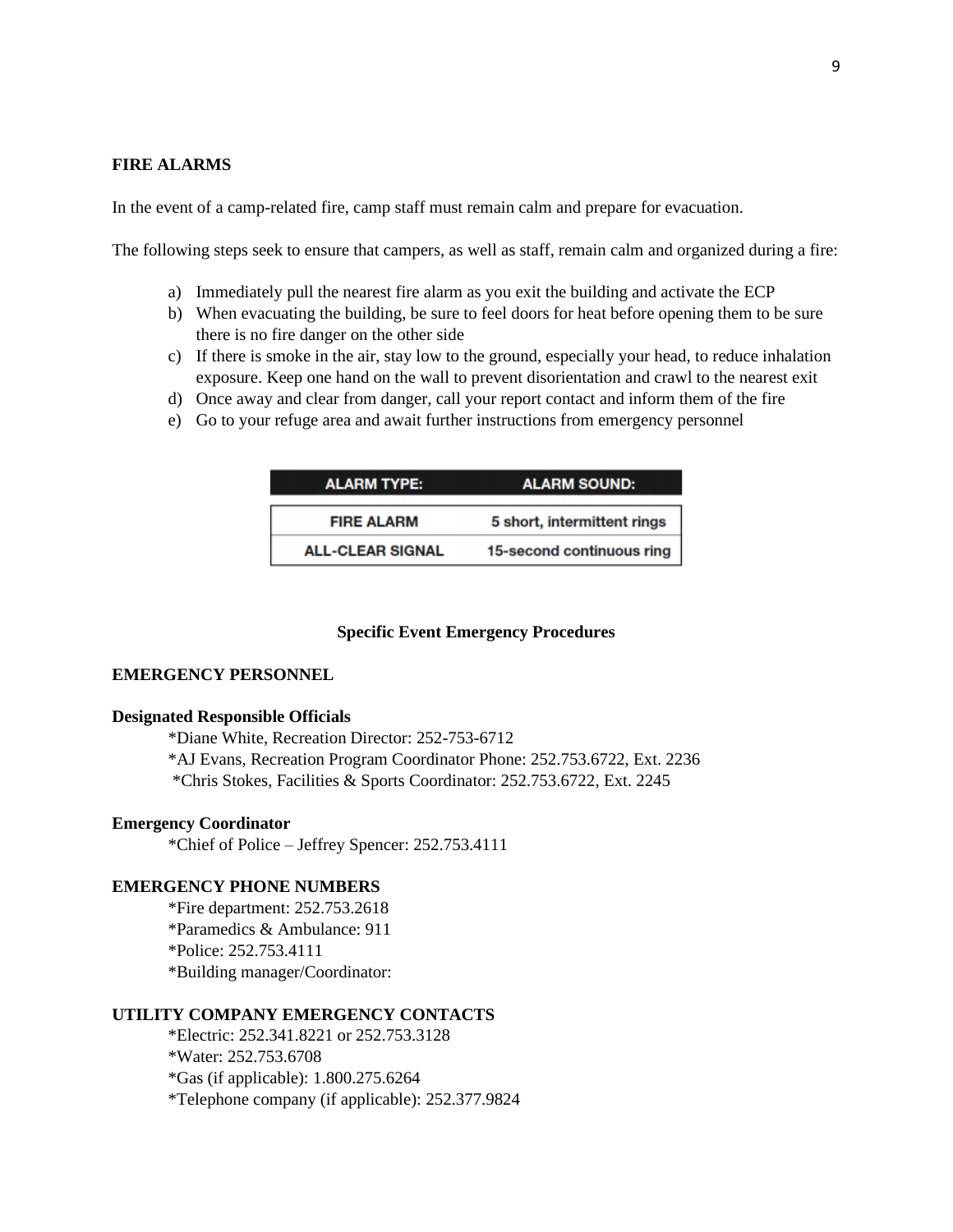#### **Emergency Reporting and Evacuation Procedures**

Types of emergencies to be reported by site personnel (i.e., counselors) are:

- ➢ MEDICAL
- ➢ FIRE
- ➢ SEVERE WEATHER
- ➢ BOMB THREAT
- ➢ CHEMICAL SPILL
- ➢ STRUCTURE CLIMBING/DESCENDING
- ➢ EXTENDED POWER LOSS
- ➢ OTHER (e.g., lost camper, unconscious camper)

## **Evacuation Routes**

\_\_\_\_\_\_\_\_\_\_\_\_\_\_\_\_\_\_\_\_\_\_\_\_\_\_\_\_\_\_\_\_\_\_\_\_\_\_\_\_\_\_\_\_\_\_\_\_\_\_\_\_\_\_\_\_\_\_\_\_\_\_\_\_\_\_\_\_\_\_\_\_\_\_\_

Evacuation route maps have been posted in each work area as well as within the ECP binder. The following information is marked on **ALL** evacuation maps:

1A Emergency exits 1B Primary and secondary evacuation routes 1C Locations of fire extinguishers 1D Fire alarm pull stations' location 1E Assembly points

*\*Site personnel should know at least two evacuation routes.*

#### **Emergency Scenarios**

#### **ACTIVE SHOOTER**

An Active Shooter is an individual actively engaged in killing or attempting to kill people in a confined and populated area; in most cases, active shooters use firearms(s) and there is no pattern or method to their selection of victims.

Active shooter situations are unpredictable and evolve quickly. Typically, the immediate deployment of law enforcement is required to stop the shooting and mitigate harm to victims.

Because active shooter situations are often over within 10 to 15 minutes, before law enforcement arrives on the scene, individuals must be prepared both mentally and physically to deal with an active shooter situation.

#### **Good practices for coping with an active shooter situation:**

❑ Be aware of your environment and any possible dangers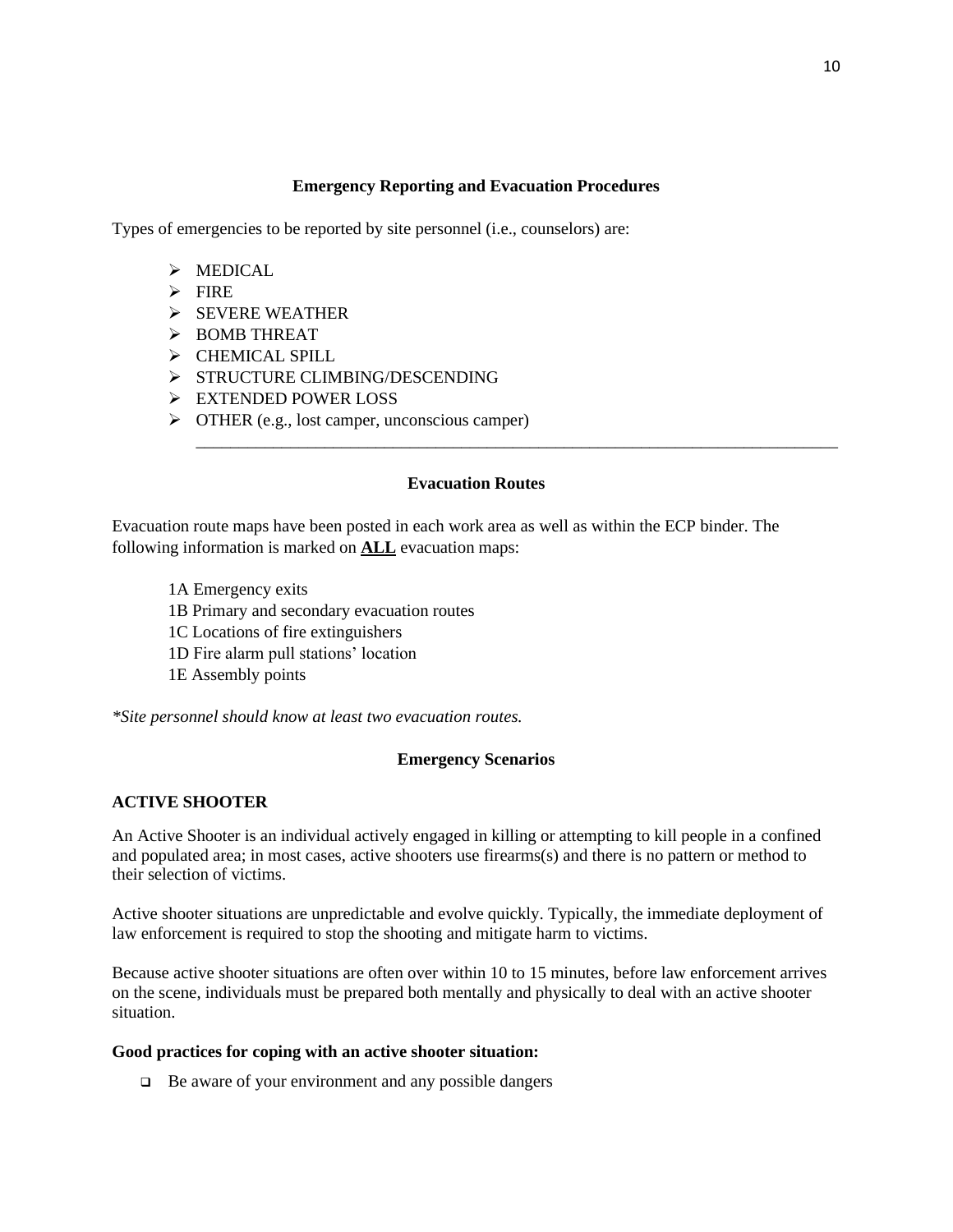- $\Box$  Take note of the two nearest exits in any facility you visit
- ❑ If you are in an office, stay there and secure the door
- ❑ If you are in a hallway, get into a room and secure the door
- ❑ As a last resort, attempt to take the active shooter down. When the shooter is at close range and

you cannot flee, your chance of survival is much greater if you try to incapacitate him/her.

❑ CALL 911 WHEN IT IS SAFE TO DO SO!

### **HOW TO RESPOND WHEN AN ACTIVE SHOOTER IS IN YOUR VICINITY**

Quickly determine the most reasonable way to protect your own life. Remember that students and visitors are likely to follow the lead of employees and managers during an active shooter situation.

**Evacuate.** If there is an accessible escape path, attempt to evacuate the premises. Be sure to:

- ❑ Have an escape route and plan in mind
- ❑ Evacuate regardless of whether others agree to follow
- ❑ Leave your belongings behind
- ❑ Help others escape, if possible
- ❑ Prevent individuals from entering an area where the active shooter may be
- ❑ Keep your hands visible
- $\Box$  Follow the instructions of any police officers
- ❑ Do not attempt to move wounded people
- ❑ **Call 911 when you are safe**

**Hide out.** If evacuation is not possible, find a place to hide where the active shooter is less likely to find you. Your hiding place should:

- ❑ Be out of the active shooter's view
- ❑ Provide protection if shots are fired in your direction (i.e., an office with a closed and locked door)
- ❑ Do not trap yourself or restrict your options for movement
- ❑ To prevent an active shooter from entering your hiding place:
	- o Lock the door
	- o Blockade the door with heavy furniture

#### **If the active shooter is nearby**:

- ❑ Lock the door
- ❑ Silence your cell phone and/or pager
- ❑ Turn off any source of noise (i.e., radios, televisions)
- ❑ Hide behind large items (i.e., cabinets, desks)
- ❑ Remain quiet

### **If evacuation and hiding out are not possible**:

- ❑ Remain calm
- ❑ Dial 911, if possible, to alert police to the active shooter's location
- ❑ If you cannot speak, leave the line open and allow the dispatcher to listen

**Take action against the active shooter.** As a last resort, and only when your life is in imminent danger,

attempt to disrupt and/or incapacitate the active shooter by:

❑ Acting as aggressively as possible against him/her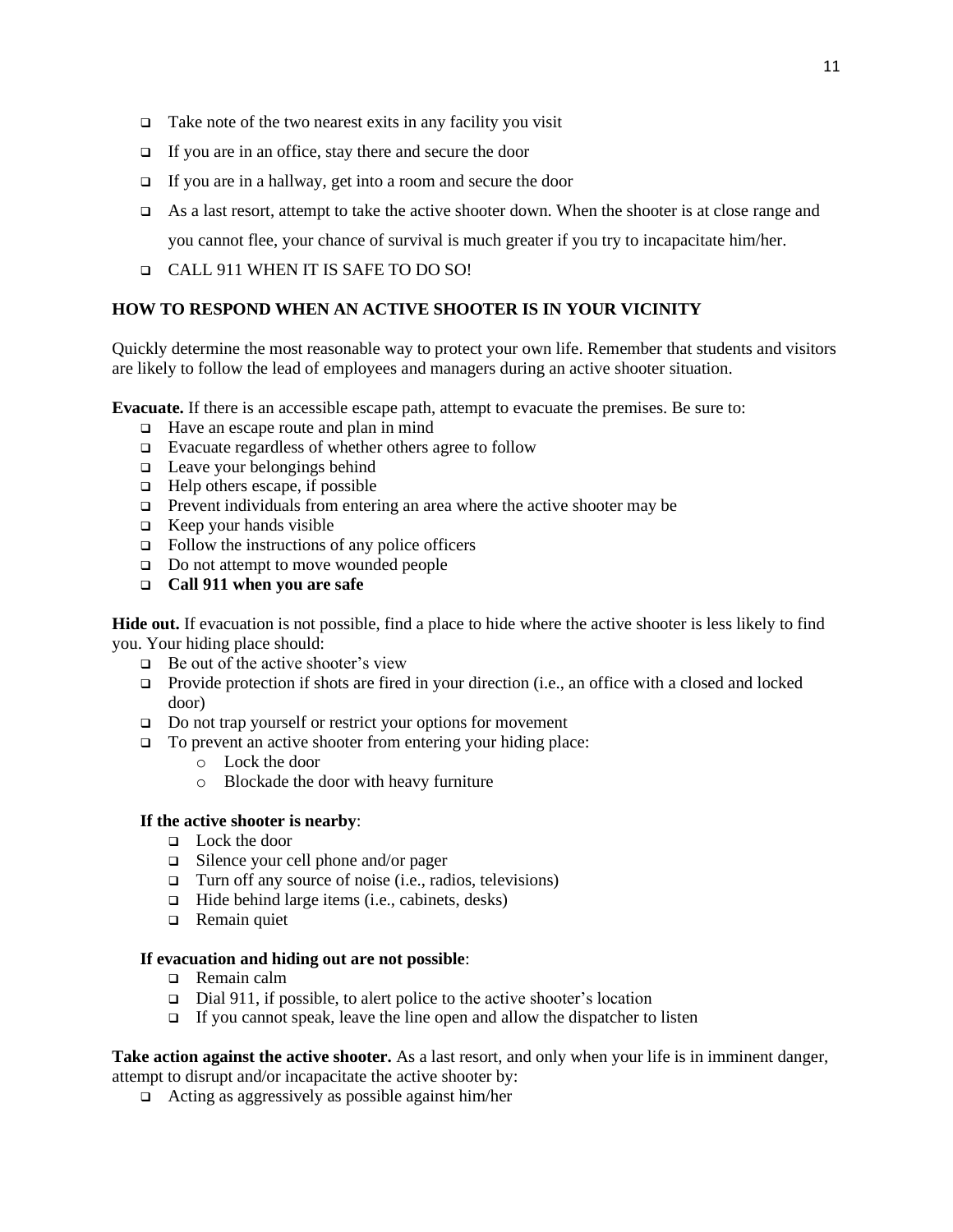- ❑ Throwing items and improvising weapons
- ❑ Yelling
- $\Box$  Committing to your actions

### **HOW TO RESPOND WHEN LAW ENFORCEMENT ARRIVES**

Law enforcement's purpose is to stop the active shooter as soon as possible. Officers will proceed directly to the area in which the last shots were heard.

- $\Box$  Officers usually arrive in teams of four (4)
- ❑ Officers may wear regular patrol uniforms or external bulletproof vests, Kevlar helmets, and other tactical equipment
- ❑ Officers may be armed with rifles, shotguns, handguns
- ❑ Officers may use pepper spray or tear gas to control the situation
- $\Box$  Officers may shout commands, and may push individuals to the ground for their safety

### **How to react when law enforcement arrives**:

- ❑ Remain calm and follow officers' instructions
- $\Box$  Put down any items in your hands (i.e., bags, jackets)
- ❑ Immediately raise hands and spread fingers
- $\Box$  Keep hands visible at all times
- $\Box$  Avoid making quick movements toward officers such as holding on to them for safety
- ❑ Avoid pointing, screaming and/or yelling
- $\Box$  Do not stop to ask officers for help or direction when evacuating, just proceed in the direction from which officers are entering the premises

#### **Information to provide to law enforcement or 911 operator**:

- ❑ Location of the active shooter
- ❑ Number of shooters, if more than one
- ❑ Physical description of shooter/s
- ❑ Number and type of weapons held by the shooter/s
- ❑ Number of potential victims at the location

**Notes**: The first officers to arrive to the scene will not stop to help injured persons. Expect rescue teams comprised of additional officers and emergency medical personnel to follow the initial officers. These rescue teams will treat and remove any injured persons. They may also call upon able-bodied individuals to assist in removing the wounded from the premises.

Once you have reached a safe location or an assembly point, you will likely be held in that area by law enforcement until the situation is under control, and all witnesses have been identified and questioned. Do not leave until law enforcement authorities have instructed you to do so.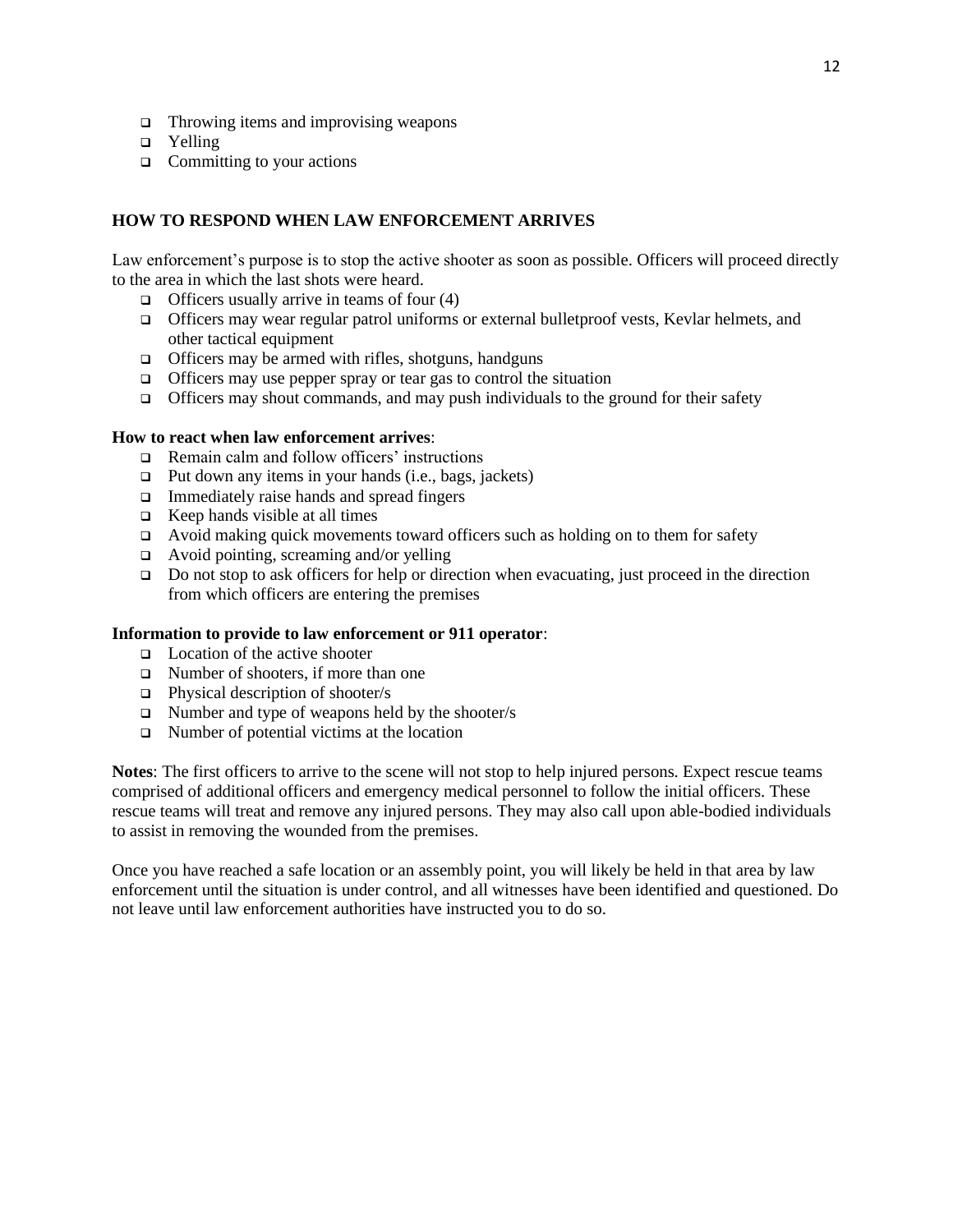## **CHEMICAL & HAZARDOUS MATERIALS**

A hazardous materials incident can happen anywhere within Pitt County and can involve any potentially hazardous material. The Pitt County Local Emergency Planning Committee (LEPC) supports countywide planning in addition to the site-specific planning by businesses and industries that use hazardous materials.

The Pitt County LEPC meets regularly under the auspices of the Public Health Emergency Preparedness and Response Committee. The citizens of Pitt County are best served when response capabilities meet a broad range of hazards. History shows that the majority of hazardous materials incidents present no health hazard beyond the immediate site of a release. This is due in part to the controls that many facilities employ and to the response capabilities that Pitt County has developed.

The Pitt County Hazardous Materials Response Plan addresses the rare incident that may have an adverse health impact beyond the immediate site of a release. For a plan to be successful, it must be used. The LEPC premise is that every response to a hazardous materials incident must be addressed by the plan, to enable an effective transition if the scope of the incident escalates to a major emergency.

A hazardous materials incident may be concurrent with another emergency, in which case the operations of the Pitt County Hazardous Materials Response Plan will be integrated with the overall response. Examples of these emergencies include, but are not limited to, a plane crash, train derailment, marine emergency, and/or acts of terrorism.

## **FIRE OR EXPLOSION**

Fire in a municipal building is the most likely emergency that could result in loss of property and threat to lives. It is, therefore, most critical that individuals react quickly and responsibly to any indication of fire in their surroundings.

# **Procedures**

# **If you SMELL smoke or gas**

• From the nearest phone call the Farmville Fire Department at 252.753.2618

# **If you OBSERVE fire or smoke**

- Do not shout "Fire!" Remain calm.
- Pull the nearest fire alarm. Notify those in immediate danger.
- From the nearest phone call the Farmville Fire Department at 252.753.2618 to notify the department of the exact location of the fire.
- If possible and safe to do so after initiating the fire alarm, attempt to extinguish the fire with a fire extinguisher.
	- $\circ$  Never use a fire extinguisher on a fire that is large enough to frighten you or when you do not have a way of escape.
	- o No matter how small the fire, never use an extinguisher without sounding the fire alarm, in case you are overcome.
	- $\circ$  If you cannot extinguish the fire by yourself with one extinguisher, leave the area and let the professionals handle it.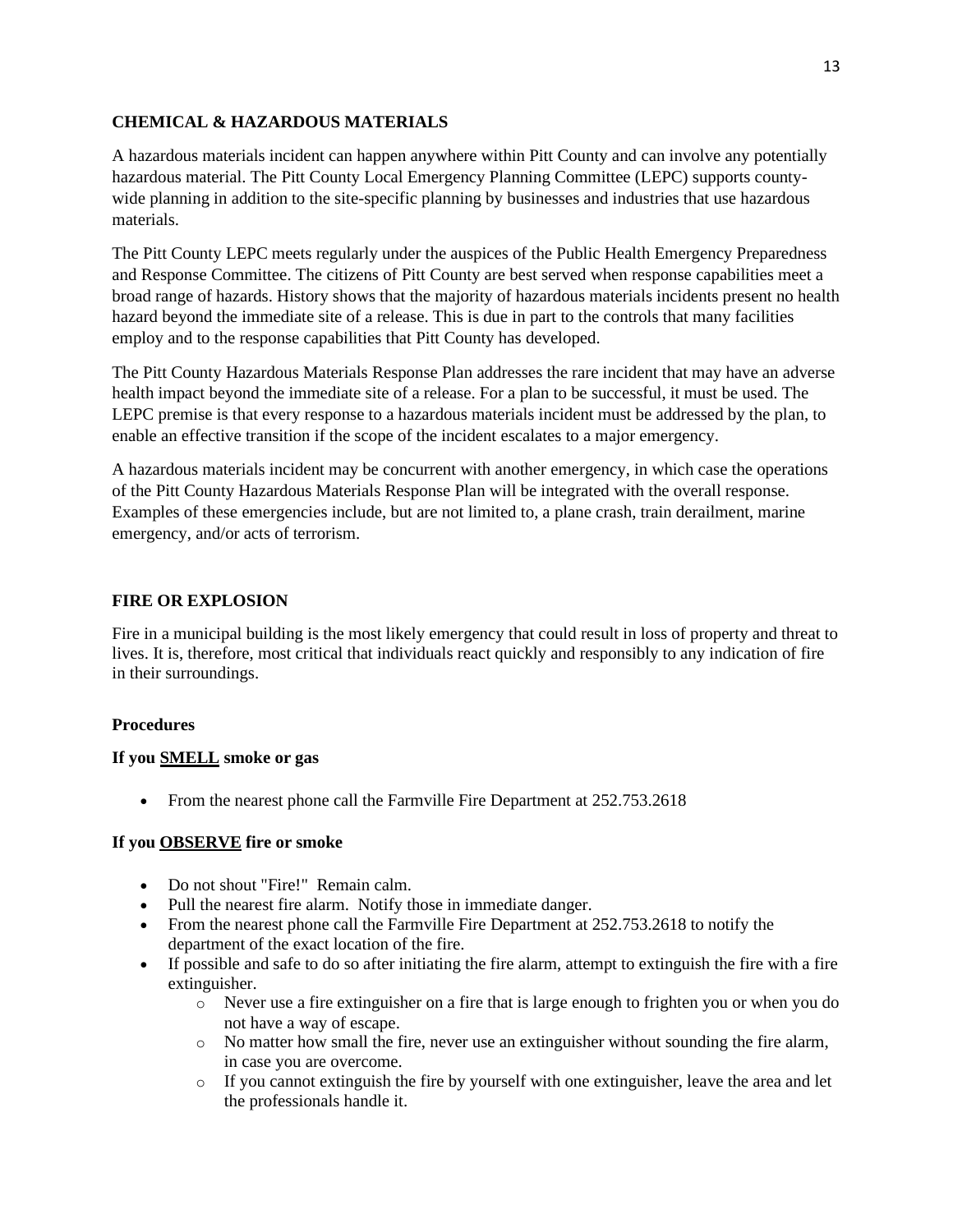- If it is not possible or safe to extinguish the fire, from the nearest phone contact the Farmville Fire Department at 252.753.2618 and provide the exact location of the fire.
- Do not prop open any fire doors. (Fire doors have automatic closers on them.)
- Evacuate, using appropriate exits and escape routes (do NOT use elevators). Provide assistance to those who need it.

## **If the fire alarm sounds**

- All alarms should be treated as a valid fire alarm until Farmville Fire Department personnel verify that it is a false alarm.
- Stop what you are doing immediately, remain calm and follow instructions.
- Do not look for other people or attempt to take along belongings (other than your purse or backpack) - don't take the time to gather up your "stuff," your life is more important!
- Do not prop open any fire doors.
- Using the nearest exit or escape route (do NOT use the elevators), leave the building quickly and calmly.
- Persons with disabilities should be assisted out of the building or removed to a safe area to await evacuation by emergency responders.
- Proceed to safe ground at least 25 feet away from the building and out of the fire lane(s). The Recreation/Camp Director should notify emergency response personnel of missing or disabled persons.
- Do not obstruct fire hydrants or any fire/rescue workers.
- Do not re-enter the building until informed by a uniformed officer (fire or police).

## **Reporting**

After contacting the Farmville Fire Department, and after meeting with the Farmville Police Department, contact your supervisor.

Any time that the fire alarm is activated, the building is to be immediately evacuated (see evacuation procedures).

### **Acting**

If fire is observed or smoke smelled, **DO NOT HESITATE** to pull the fire alarm to evacuate the building. Notify the Farmville Fire Department immediately as to the specific problem and its location.

If the fire appears no larger than a trash can, and there is an extinguisher nearby, **AND** you feel confident about putting the fire out, use the following instructions remembering the acronym PASS.

- i. **P**ull the plastic tab off the fire extinguisher handle and pull the pin out.
- ii. **A**im the nozzle at the base of the fire while standing approximately 8-10' away.
- iii. **S**queeze and hold the handle to discharge the dry chemical inside the extinguisher toward the BASE of the fire.
- iv. **S**weep the nozzle back and forth at the BASE of the fire. Use entire contents of the extinguisher!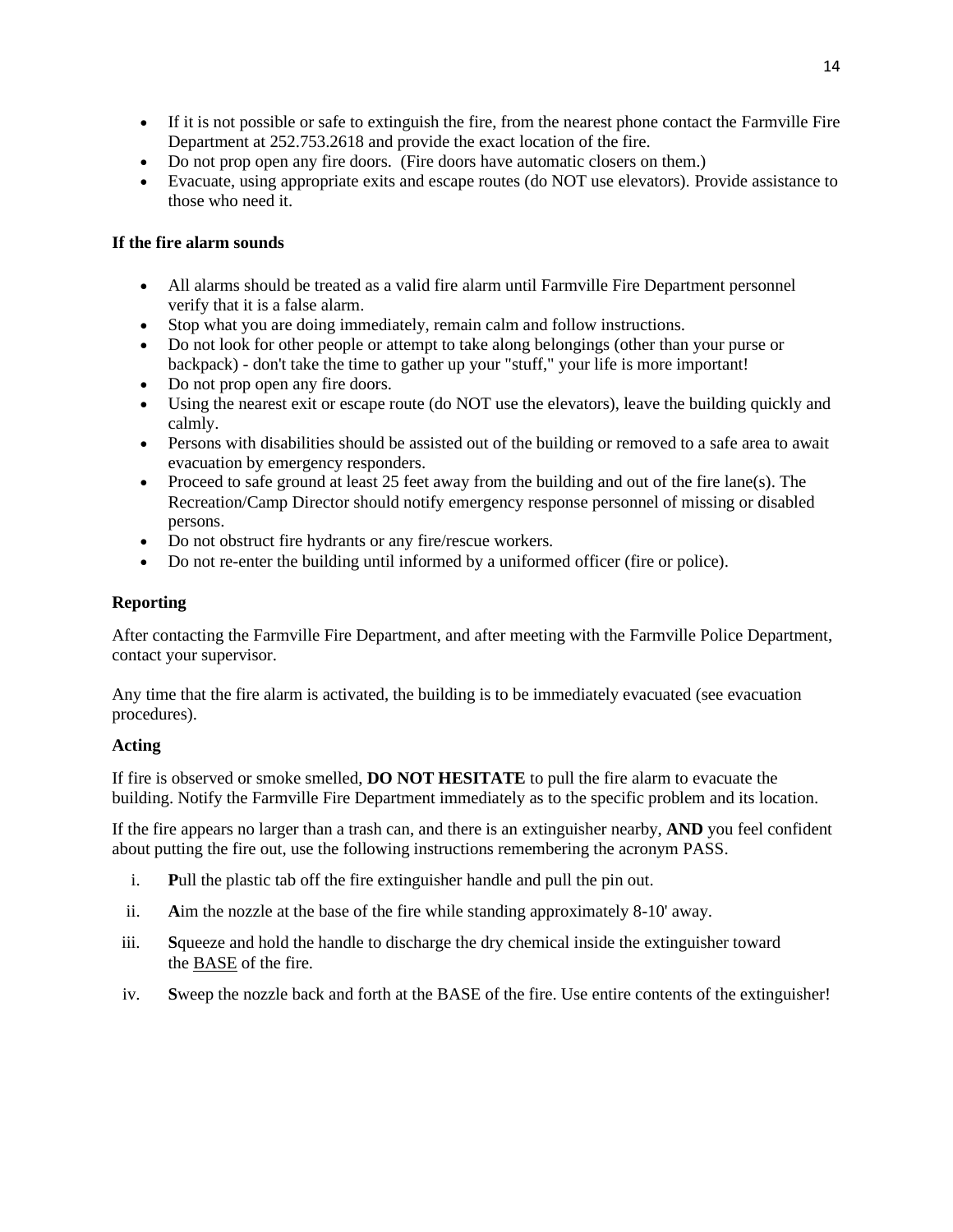#### **MEDICAL EMERGENCY**

Most employers outside the medical professions, do not offer first aid or other emergency medical services. The capability to provide first aid services is not required by OSHA unless other medical care is not reasonably close to the workplace. In the event of an accident or emergency, however, it is foreseeable the employees may voluntarily choose, as a good Samaritan act, to aid a person who is in need of first aid or CPR. In addition, minor injuries sustained by employees should receive first aid treatment, if appropriate.

The most important thing for employees to consider is they should not attempt to provide aid beyond what they have been trained to do! When in doubt, the injured or ill person should be made as comfortable as possible and outside medical aid summoned immediately. Employees who have not received first aid training should refrain from any type of medical response. Those who are trained are identified in the Emergency Action Plan.

Trained employees who provide first aid assistance must be aware of the risk of potential exposure to bloodborne pathogens. Therefore, it should be understood that any persons offering medical assistance must practice "universal precautions" by assuming all human blood is contaminated with bloodborne pathogens as described in their training. Employees who are designated as first aid and CPR providers must be recertified annually by the American Red Cross.

## **First Aid Kit Contents**

The selection of an appropriate first aid kit is an important part of an effective first aid safety program. Although Cal/OSHA requires that first aid kits be available, it does not provide a mandatory list of contents in its rules for general employers. Instead, it requires that the contents of a first aid kit be approved by a physician if it is to be used in an industrial setting. Given the relative safety of most office and other commercial establishments and the predictable kinds of injuries, a first aid kit list of contents based on those required for the construction industry may be appropriate. In addition, masks and gloves for bloodborne pathogen protection also are recommended. Thus, the supplies recommended for a typical employer's first aid kit are as follows:

- ➢ Disinfectant solution
- $\triangleright$  Safety pins
- $\triangleright$  Tweezers and scissors
- ➢ CPR mask
- ➢ Latex gloves
- $\triangleright$  Face shield/mouth protector
- ➢ Protective gown
- ➢ Triangular bandage
- $\triangleright$  Adhesive dressing (Bandages)
- $\triangleright$  Adhesive tape rolls, 1 inch wide
- $\triangleright$  Eye dressing packet
- $\triangleright$  1-inch gauze roll or compress
- $\geq$  2-inch gauze roll or compress
- $\triangleright$  Sterile gauze pads, 2-inch square
- $\triangleright$  Sterile gauze pads, 4-inch square

The contents of each first aid kit should be checked periodically (at least monthly) to ensure an appropriate supply of each item is kept on hand.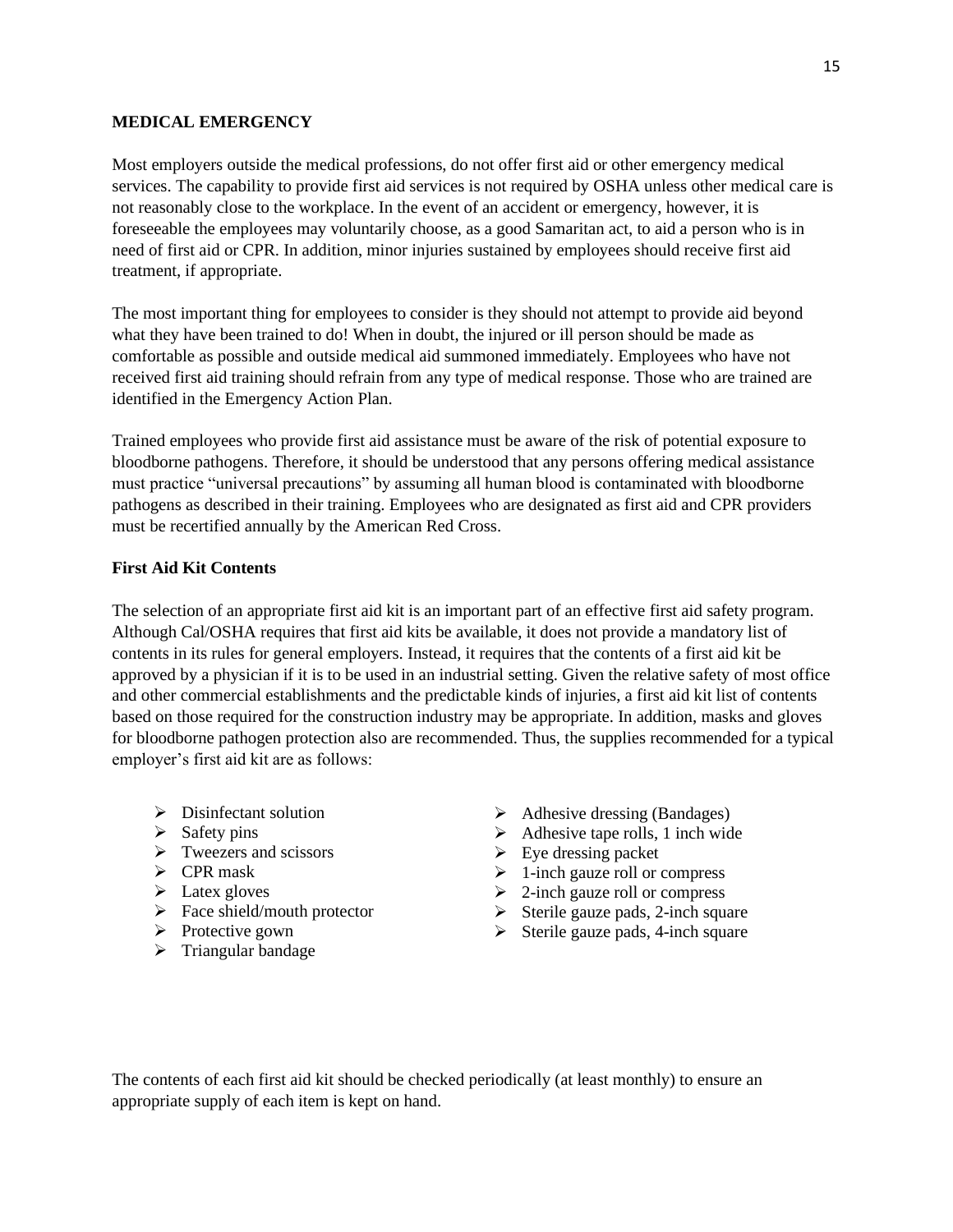### **NUCLEAR/RADIOLOGICAL**

#### **Personal Decontamination**

Contaminated areas of the body need to be identified using appropriate survey methods. Do not use any decontamination methods which may spread material, increase penetration into the body, or cause spread to a wounded area. Loose particles may be removed by gently applying the adhesive side of tape to the particles attached to skin.

Most contamination may be removed by running water over the contaminated area. Use soap or detergent if water by itself doesn't remove all the contaminants and by applying gentle scrubbing. Avoid harsh scrubbing which may increase skin penetration. If decontamination of personnel was not fully successful, consider inducing perspiration by covering the area with plastic. Then wash the affected area again to remove any contamination that was released by the perspiration. If contamination still persists, stronger decontamination methods may be necessary.

### **Laboratory Spills**

Where danger of spills of radioactive material exists, secondary containers or trays should be used. Containers should be covered whenever possible and only those amounts of radioactive material immediately necessary should be taken from the stock. In the event of accidental spillage, keep calm, use common sense, protect people, and do not spread the contamination.

If high radiation levels or the possibility of airborne contamination from volatile or dispersal radioactive material is present, evacuate the laboratory immediately; secure the laboratory to prevent entry; notify RSO. Unnecessary movement or touching shall be avoided. **Use the following as guides**:

**S**: Stop. Localize the spill. Put on disposable gloves, right the container, and blot the spill with absorbent material. Do not wipe or use wiping motions because this may spread the contamination

**W**: Warn. Notify persons in the area that a spill has occurred.

**I**: Isolate. Report the incident to the Raleigh Radiation Safety Office.

**M**: Minimize. Minimize your exposure.

**S**: Survey. Survey the area with appropriate instruments. Check the area around the spill, your hands, clothing and shoes for contamination.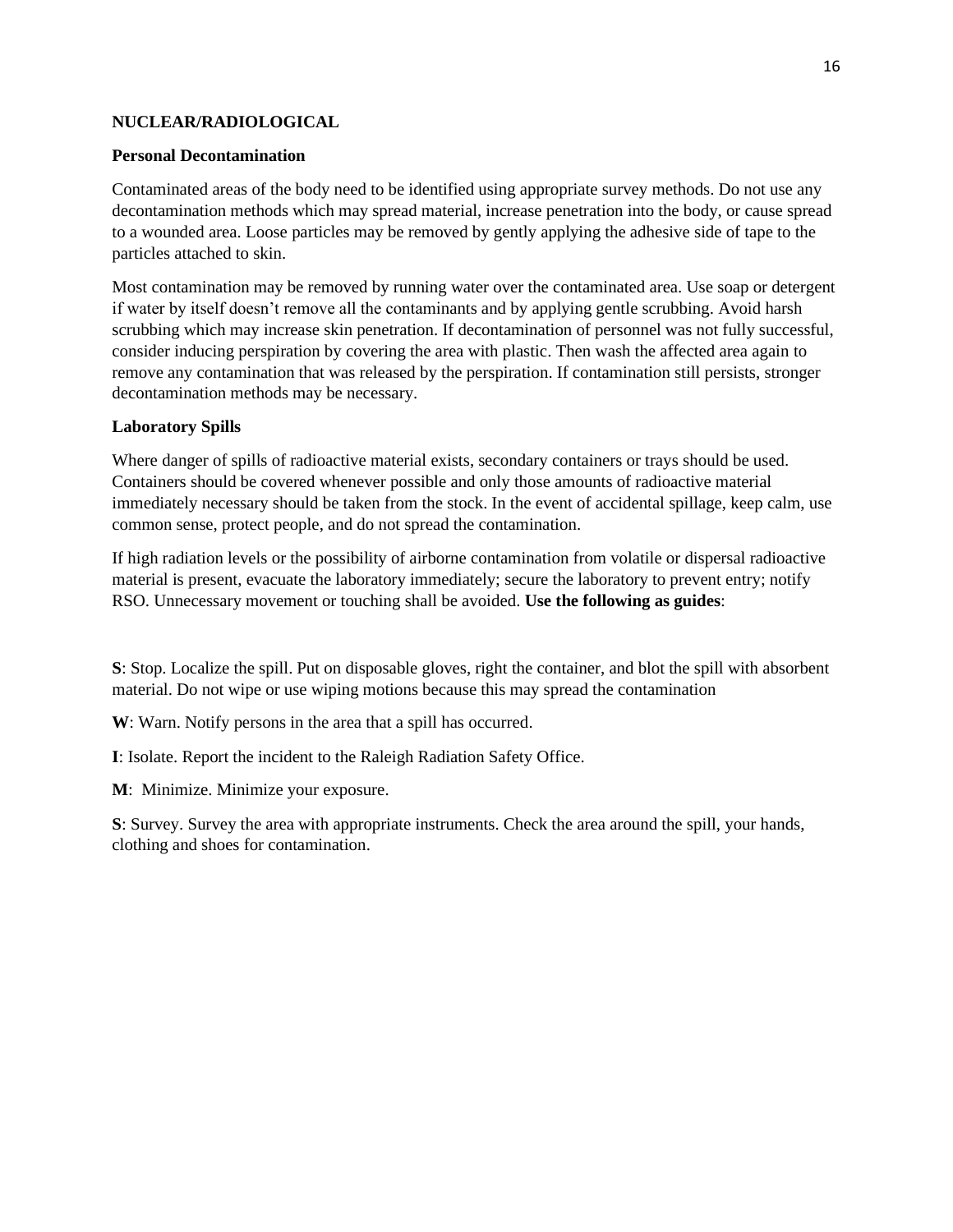#### **SEVERE WEATHER**

In the event of an earthquake, fire, disease, outbreak of riots, war, severe inclement weather (including tornado, hurricane, etc.), flood, or other catastrophe, all parents or guardians must contact the Farmville Parks and Recreation office at (252) 753-6722 and/or the Farmville Police Department at (252) 753-4111. For specific information regarding child pickup, parents/guardians should call the Recreation Program Coordinator at (252) 753-6722. No campers/staff members will be allowed to leave camp prematurely without the consent of the Recreation Program Coordinator.

If severe weather approaches (thunder and lightning) all outside areas will be closed and campers must leave the area immediately. Other weather conditions (fog, high winds, mist), which may close down the outside areas, will be up to the discretion of the Recreation Program Coordinator and/or Camp Director.

Potential severe weather conditions that may impact Summer Adventure Camp include flash floods, severe wind and thunderstorms, and tornadoes.

1. In the event of severe weather, the Recreation Director or designated emergency staff shall issue, when appropriate, advance warning to allow camp staff, adult volunteers, teen counselors, and campers to take shelter at safe locations (e.g., administration building, gym, etc.) with their groups from the effects of the disaster. Safe locations at this camp include the Farmville Middle School bathrooms and gymnasium.

2. During flash floods and severe wind and thunderstorms, camp staff, adult volunteers, teen counselors, and campers shall be assembled inside a building (until there has been at least 30 minutes from the last thunder rumble).

3. During severe weather including tornadoes the recreation staff will monitor severe weather through the radio, internet, and local authorities. The camp director will be notified if it becomes necessary to move everyone.

4. Following the natural disaster, the Recreation Director or designated emergency staff shall order a headcount by assigned personnel, if determined necessary. As part of the headcount, Camp Director(s) shall assess the physical well-being of campers and report and injuries or illnesses to the Recreation Director or Recreation Program Coordinator.

5. The Recreation Director or Recreation Program Coordinator shall evaluate and treat injured or ill campers. The Recreation Director will determine those cases requiring evacuation to an emergency medical facility.

6. The Recreation Director, in consultation with the Recreation Program Coordinator, will notify the parents or guardians, of campers transferred to an emergency medical facility.

7. The Recreation Director or designated emergency staff shall initiate inspections of the camp facilities and grounds by assigned personnel as described above. The inspections shall identify damage that has occurred and restrict access to spilled chemicals, downed trees and power lines, damaged buildings and equipment, and areas that are flooded.

8. The Recreation Director or designated emergency staff shall determine whether the impact(s) of the natural disaster require relocating campers to secure and safe harbor areas within the camp property or evacuation of the camp.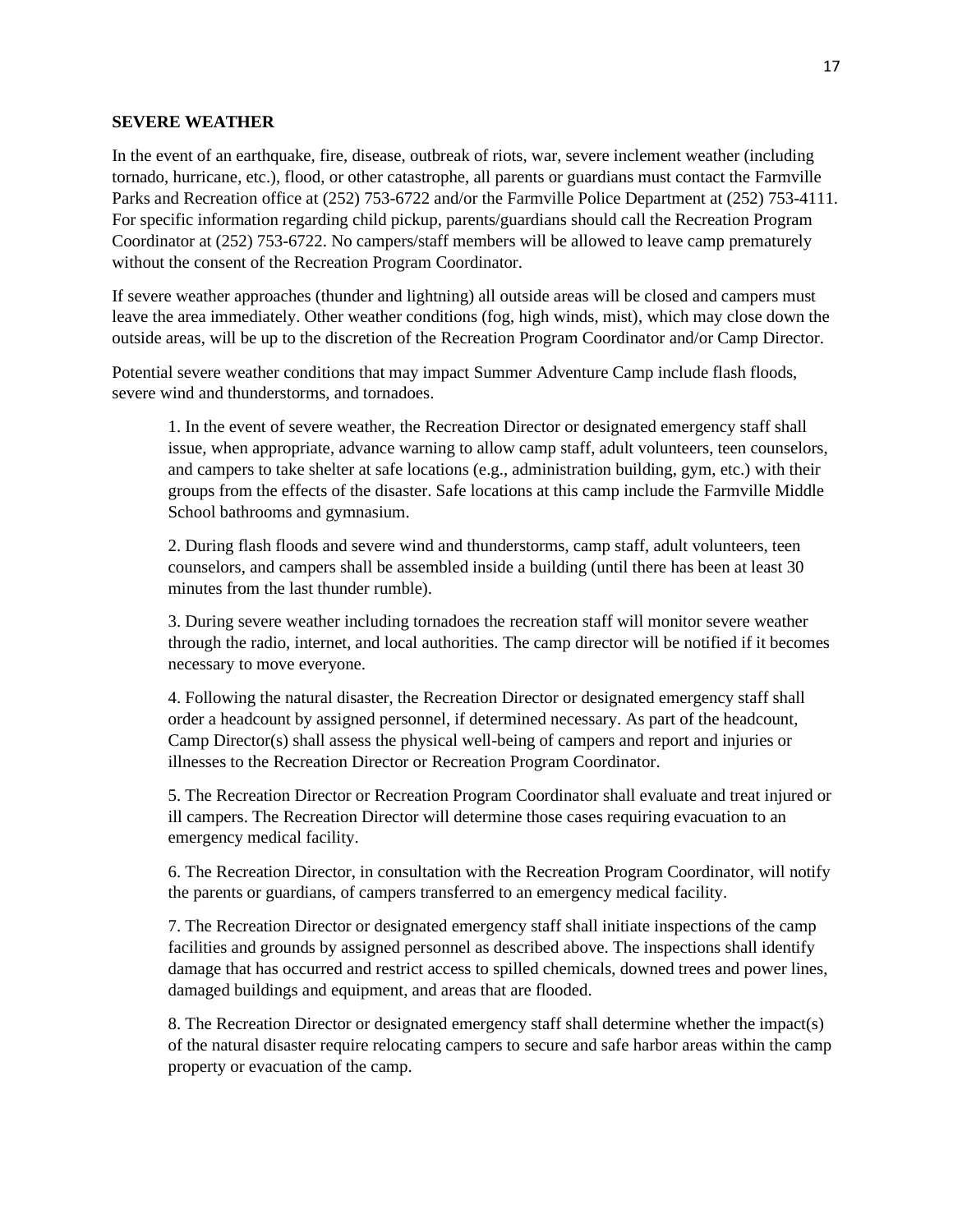9. Should an evacuation order be issued, then the Recreation Director shall implement the camp evacuation procedure.

10. Should natural disaster impacts pose unacceptable illness or injury risks to camp volunteers, teen counselors, and/or campers, then the Summer Adventure Camp Emergency Action Plan's Recreation Director or designated emergency staff shall restrict outdoor camp activities or shut the camp down to protect the health and safety of the camp participants.

11. The Recreation Director shall contact the County Director and notify them of the status of the natural disaster situation.

### **UTILITY FAILURE**

#### **Water**

1. **Loss of pressure** or unusually rusty-looking water is a symptom of a problem in the system. The units at the end of the system are typically the first to notice the problem. Immediately notify the camp director if you suspect a problem.

2. Should a **major leak/break** in the line occur in your area, shut off the water as instructed during pre-camp training. Use a telephone to notify the camp director or recreation program coordinator.

3. If the **water system fails**, the Recreation Director, Recreation Program Coordinator, and the Camp Director(s) should be notified immediately. The on-site building manager shall assess the situation and handle all repairs.

### **Electrical**

A power loss may occur from sources inside or outside the camp. An electrical fire must be dealt with immediately. Be sure everyone knows that the wires and electrical equipment substations and large green transformer boxes are dangerous and off limits. Complete a Request for Repair for the maintenance staff if you see one unlocked.

1. **Lack of Power**: Check the circuit breakers as instructed during pre-camp training. A "tripped" breaker will be positioned midway between on and off and may have some red showing. To reset, turn the breaker off then back on again. If the breaker trips again, and you can manage without the circuit, switch the breaker to "off" and report the problem along with the breaker number on the Request for Repair form. Stay put. The administrative staff will come with an appraisal of the situation and instructions.

2. **Electrical Fire**: Sound air horn and divide duties. Assemble and evacuate all campers, notify camp director and recreation program coordinator while staff fights the fire. Never use water on an electrical fire. Use a fire extinguisher or baking soda. Try to turn off the circuit breaker.

3. **Downed power lines** are extremely dangerous. Stay clear and don't touch them.

4. If a **power outage** occurs, the Recreation Director, Recreation Program Coordinator, and the Camp Director(s) should be notified immediately. If a downed power line occurs, make sure everyone stays clear of the line and no one attempts to touch it.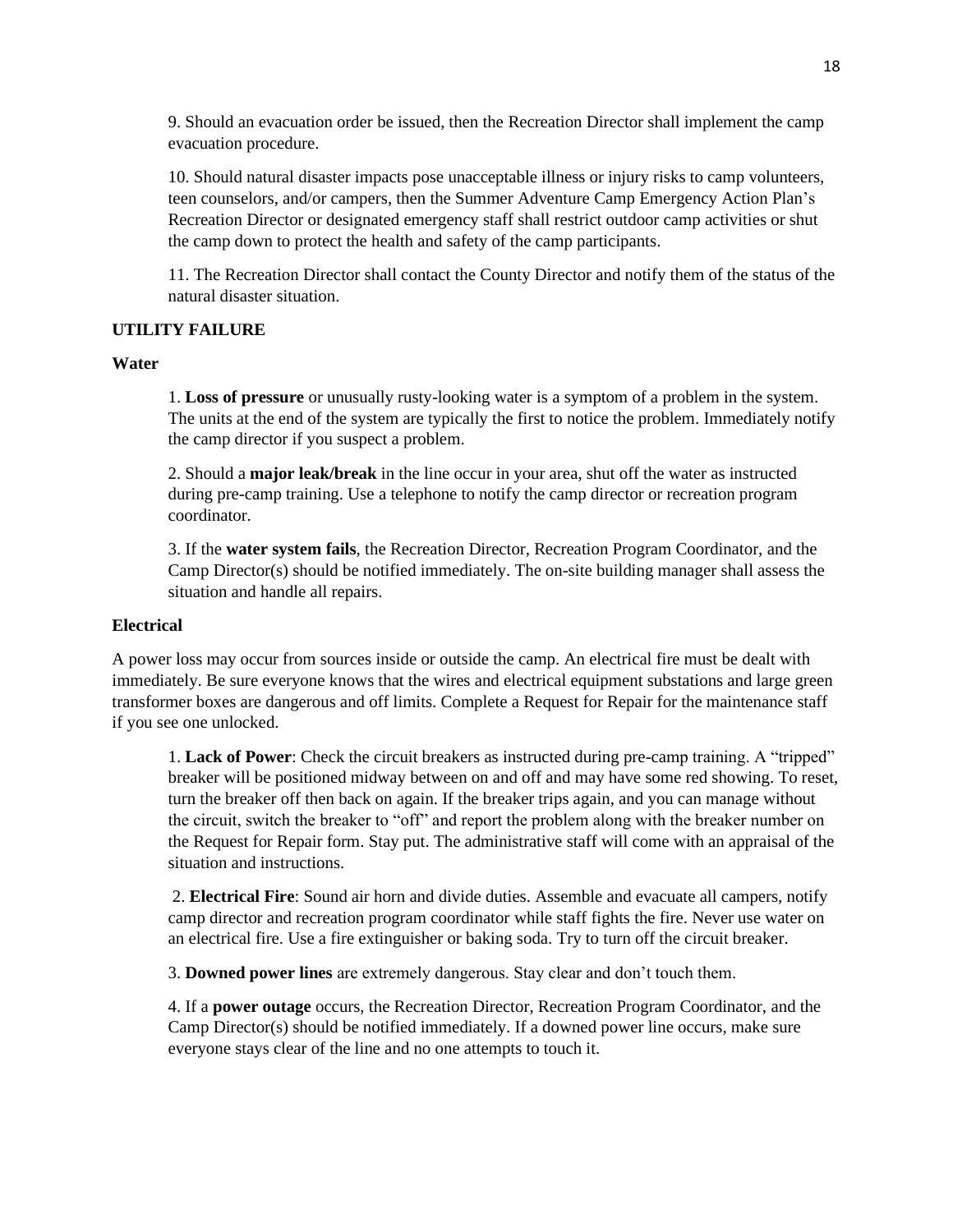5. If an **electrical fire** occurs, sound the emergency alarm and follow the fire procedures. Never use water on an electrical fire. Use a fire extinguisher or baking soda. Try to turn off the circuit breaker.

## **VIOLENT OR THREATENING BEHAVIOR**

## **Violence Prevention**

➢ *Prevent violence against youth by supporting programs that emphasize awareness and education in personal safety and positive interpersonal relationships.*

This goal is to ensure that youth have healthy activities to engage in and are around positive influencers so that violent and negative risk-taking behaviors are not seen as normal in life. Youth are encouraged to develop talent and skills in a positive manner and be involved in their community. Youth will learn the importance of personal safety, positive interpersonal peer and adult relationships.

➢ *Prevent violence against youth by supporting programs that emphasize awareness and education in personal safety and positive interpersonal relationships.*

This goal is to ensure that youth have healthy activities to engage in and are around positive influencers so that violent and negative risk-taking behaviors are not seen as normal in life. Youth are encouraged to develop talent and skills in a positive manner and be involved in their community. Youth will learn the importance of personal safety, positive interpersonal peer and adult relationships.

## **Disgruntled Parents/Constituents**

### **Step 1: Just Listen**

Your first step is to do nothing. Just listen. Don't interrupt and don't be in a hurry to jump in. Doing so will only make them angrier and more intent on making a big issue out of it. Respond only after they've gotten everything off their chest.

### **Step 2: Categorize**

If the complaint is related to standardized methods, activities or curricula, camp policies, and other areas out of your control, then refer them to the Recreation Program Coordinator without further comment.

If the complaint is in regard to your camp management plan, safety policy, or camp procedures, then politely explain why you do things the way you do. Without being defensive, educate them on how your program works to protect every camper's right to play and enjoy camp.

Be open, inviting, and personable, and they'll walk away impressed with you and the way you run your summer camp.

If the complaint falls outside the first two categories, usually a behavior issue or incident, then proceed to step three.

### **Step 3: Empathize**

Validate the parent's feelings by telling them that you understand why they're upset and why they feel the way they do. Keep in mind that just because something doesn't seem like a big deal to you, doesn't mean that it isn't a very real concern to them.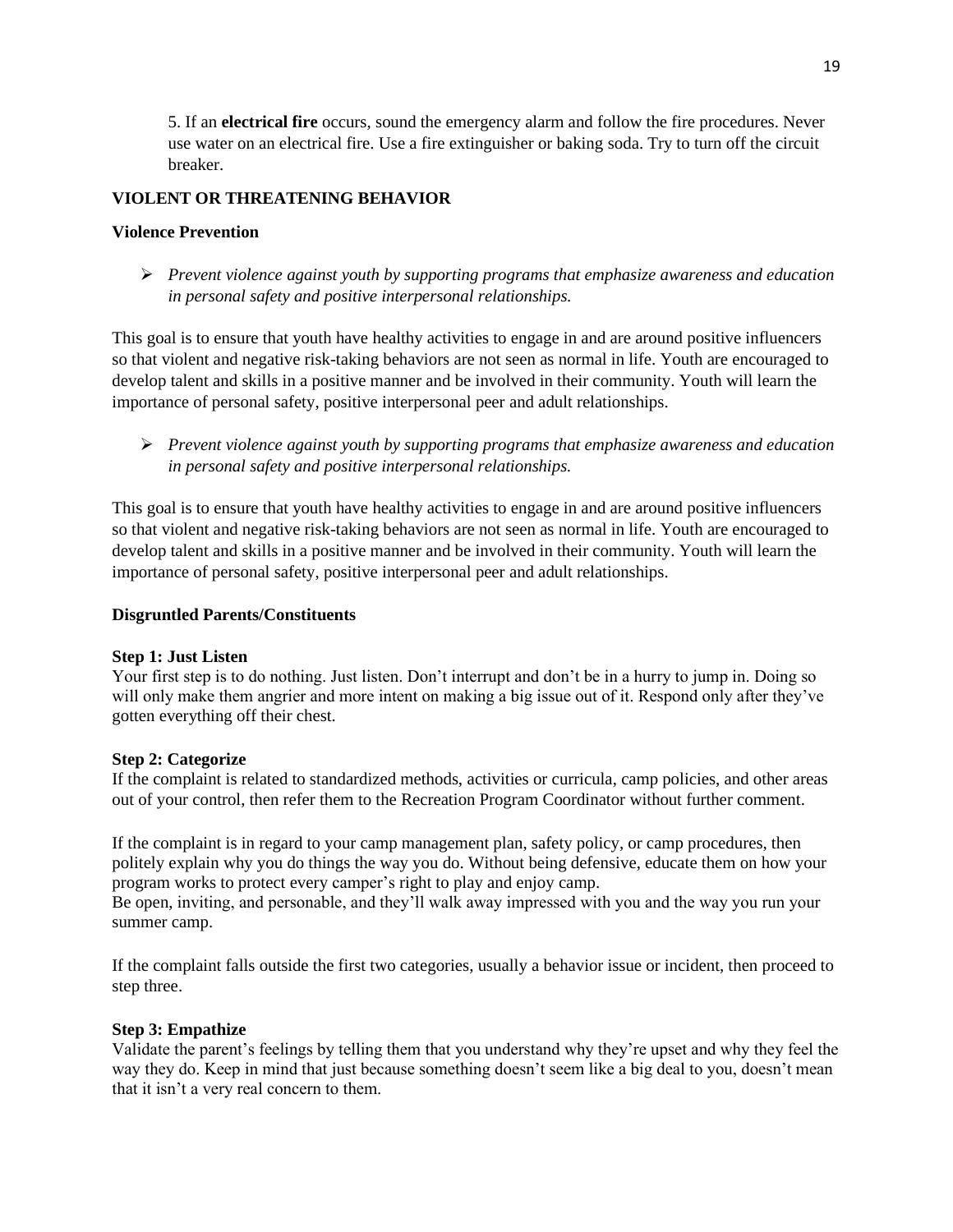### **Step 4: Take Responsibility**

Whether or not you're directly responsible for why the parent is angry is irrelevant. Take responsibility anyway. It's the fastest way to diffuse their anger and is the right thing to do–for them and for you.

Simply say, "It's my responsibility and I'm going to take care of it."

### **Step 5: Apologize**

When you take responsibility, it's only natural, and befitting, to apologize–even if you don't entirely see things their way. You might say, "Hey, I'm sorry you had to come to me with this." Or "Gosh, I'm really sorry this happened."

Often, that's all a parent wants to hear.

## **Step 6: Fix It**

End your conversation by reiterating that you're going to take care of the problem. But this time be specific. Say something like, "Rest assured, I'm going to see to it that Anthony doesn't bother your daughter during activity time any longer."

And then do it. Don't let it wait. Fix the problem as soon as you're able.

## **Step 7: Follow Up**

After you've taken care of the problem, contact the parent to let them know. There is no reason to apologize again. And there is no need to go on and on. It's over and time to move on.

Before ending the conversation, thank the parent for coming to you, and then ask them to contact you if they have any more concerns.

*Note:* The more inviting and accommodating you are to parents, the less they'll complain, the less involved they'll be in your beeswax, and the more they'll want to support you.

# **LOST CAMPER**

A. Find out last known location of missing person(s).

B. If a full search and rescue is called for, with or without assistance, the Camp Director or Recreation Program Coordinator will take charge and remain in communication with all rescuers via radios and possibly cell phones.

C. The Director or Recreation Program Coordinator will assign a leader and assemble a rescue team of staff, equipped with whistles, maps, radios, and med kits to perform a search and rescue.

D. Specify when and how each team should check in with control center. For instance, suggest calling into camp every 15 minutes, stating location and what area has been covered. Instruct everyone to meet back at the control center location after a predetermined time for redeployment.

E. Several factors influence the decision as to how best to look for a person or group who is thought to be lost or missing. Before making a plan, gather the following information: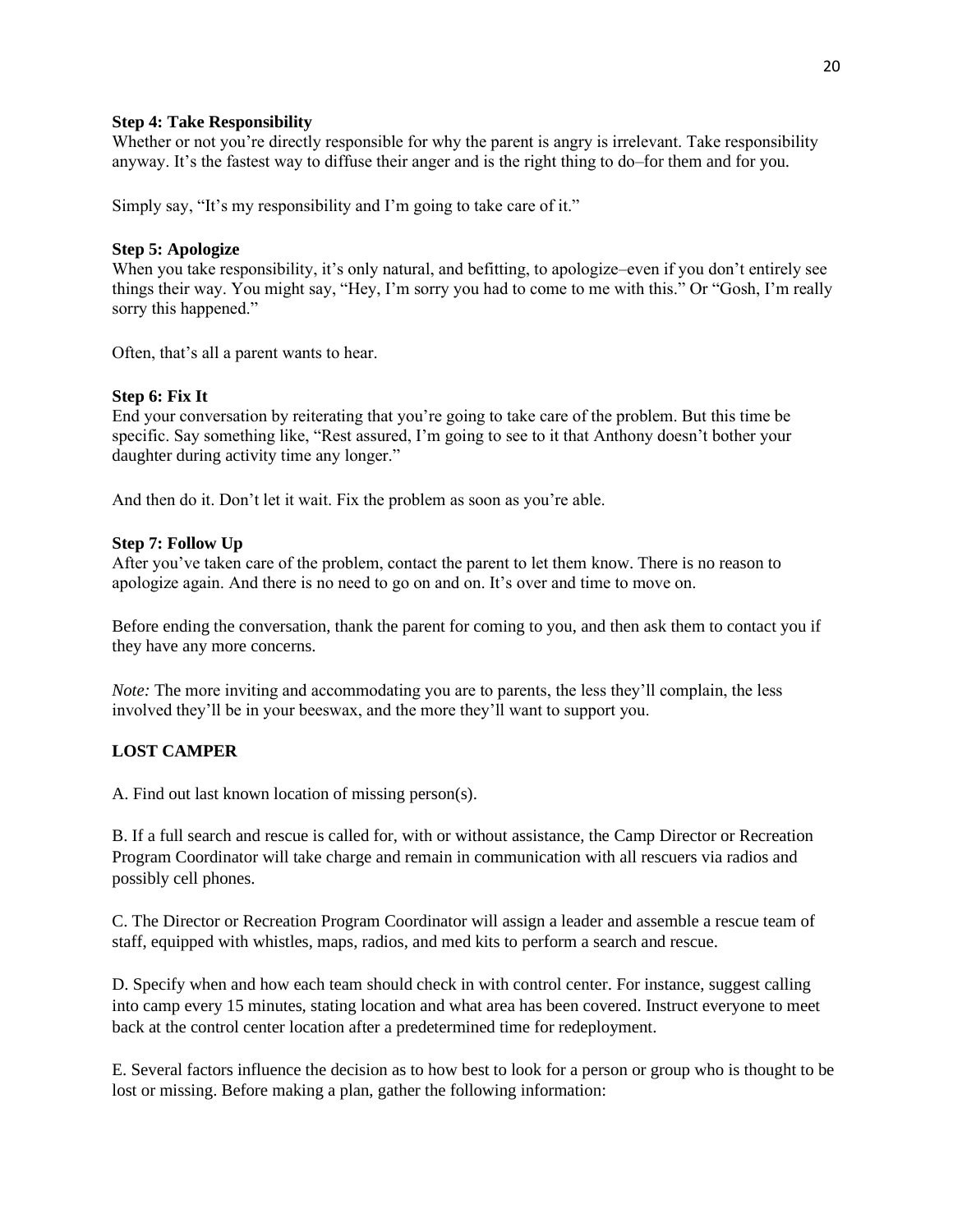- 1. Where and when were they last seen and by whom?
- 2. Are they children or adults?
- 3. Are they alone or with someone else?
- 4. Were they behaving unusually before going missing (i.e., might they have run away)?
- 5. How much daylight is left?
- 6. Do weather conditions present an additional danger?
- 7. Did they sign out?

F. The above factors will determine which type of search is warranted:

1. A **hasty search**, where staff will cover the area(s) where the missing person was last seen, calling out their name continuously. This search is used if last known location was nearby and not more than a half hour has passed - or if the sign out sheets indicate a specific destination.

2. A **full grid search**, conducted by staff and other adults covering much of the immediate area. After two hours, all members of the search team should return to camp.

3. If missing person or group is still not found, additional search and rescue personnel will be called. The Recreation Director will coordinate with emergency personnel to perform a more thorough search and rescue.

G. If missing person is not found within one hour, reassemble group and perform a grid search in the immediate area.

H. When missing person or group is found, call in and return to control center or activate medical emergency procedures.